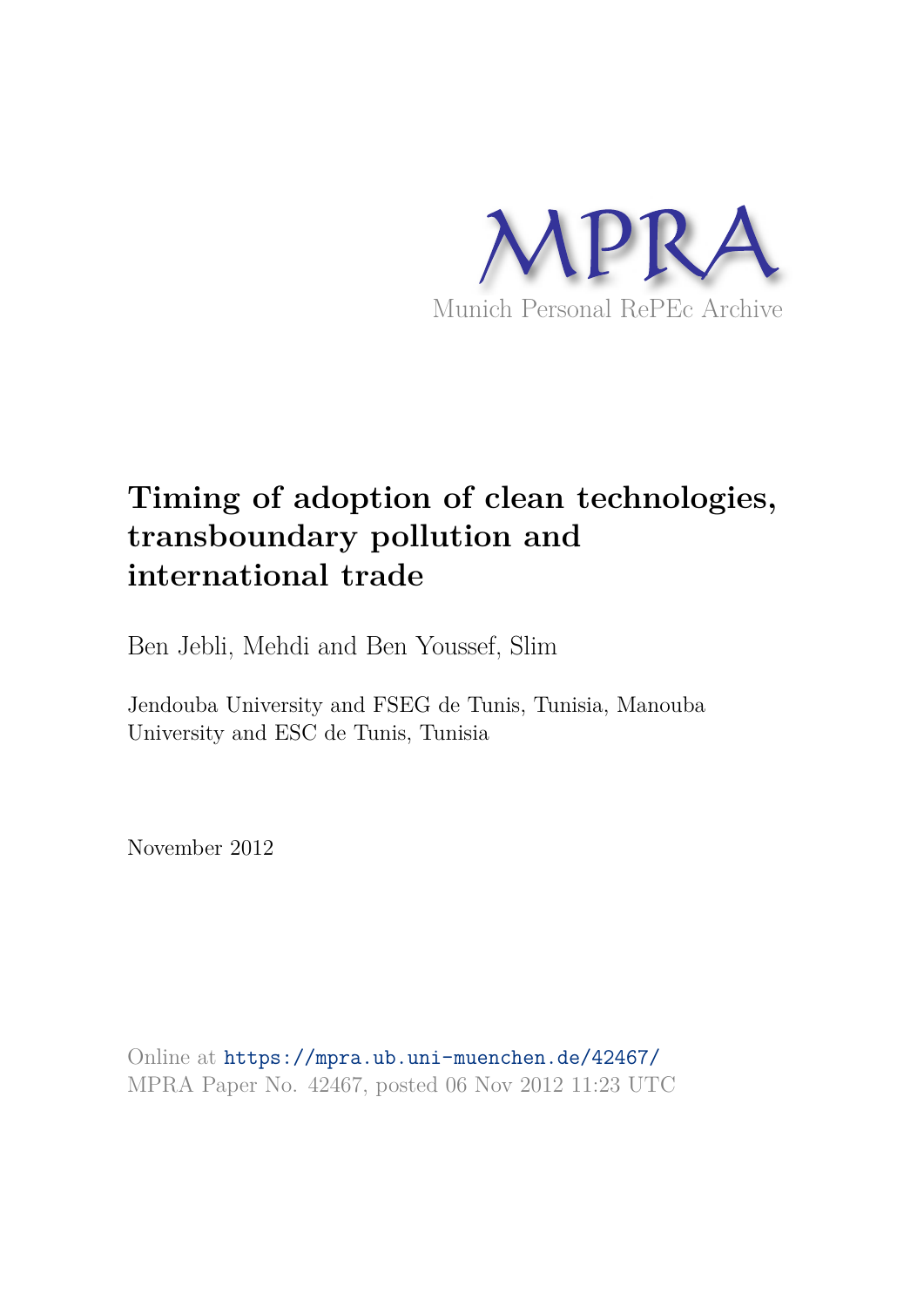## Timing of adoption of clean technologies, transboundary pollution and international trade

Mehdi Ben Jebli Jendouba University and FSEG de Tunis, Tunisia medaf124@hotmail.com

Slim Ben Youssef Manouba University and ESC de Tunis, Tunisia slim.benyoussef@gnet.tn

November 5, 2012

#### Abstract

We consider a symmetric model composed of two countries and a firm in each country. Firms produce the same good by means of a polluting technology that uses fossil energy. However, these firms can adopt a clean technology that uses a renewable energy and that has a lower unit cost. Surprisingly, opening markets to international competition increases the per-unit emission-tax and decreases the per-unit production subsidy. Interestingly, the socially-optimal adoption date under a common market better internalizes transboundary pollution than that under autarky, and than the optimal adoption date of regulated firms. However, the optimal adoption date of non-regulated firms completely don't internalize transboundary pollution. In autarky (resp. a common market), regulated firms adopt earlier (resp. later) than what is socially-optimal, whereas non-regulated Örms adopt later than the socially-optimal adoption date and than the optimal adoption date of regulated firms. Therefore, in autarky (resp. a common market) regulators can induce firms to adopt at the socially-optimal adoption date by giving them postpone ( resp. speed up) adoption subsidies. Opening markets to international trade, speeds up the socially-optimal adoption date and delays optimal adoption dates of regulated and non-regulated firms.

Keywords: Regulation, Adoption date, Renewable energy, Transboundary pollution, Common market, .

JEL classification: D62, F18, H57, Q42, Q55.

## 1 Introduction

This paper tries to study the relation that may exist between the timing of adoption of clean technologies, transboundary pollution and opening markets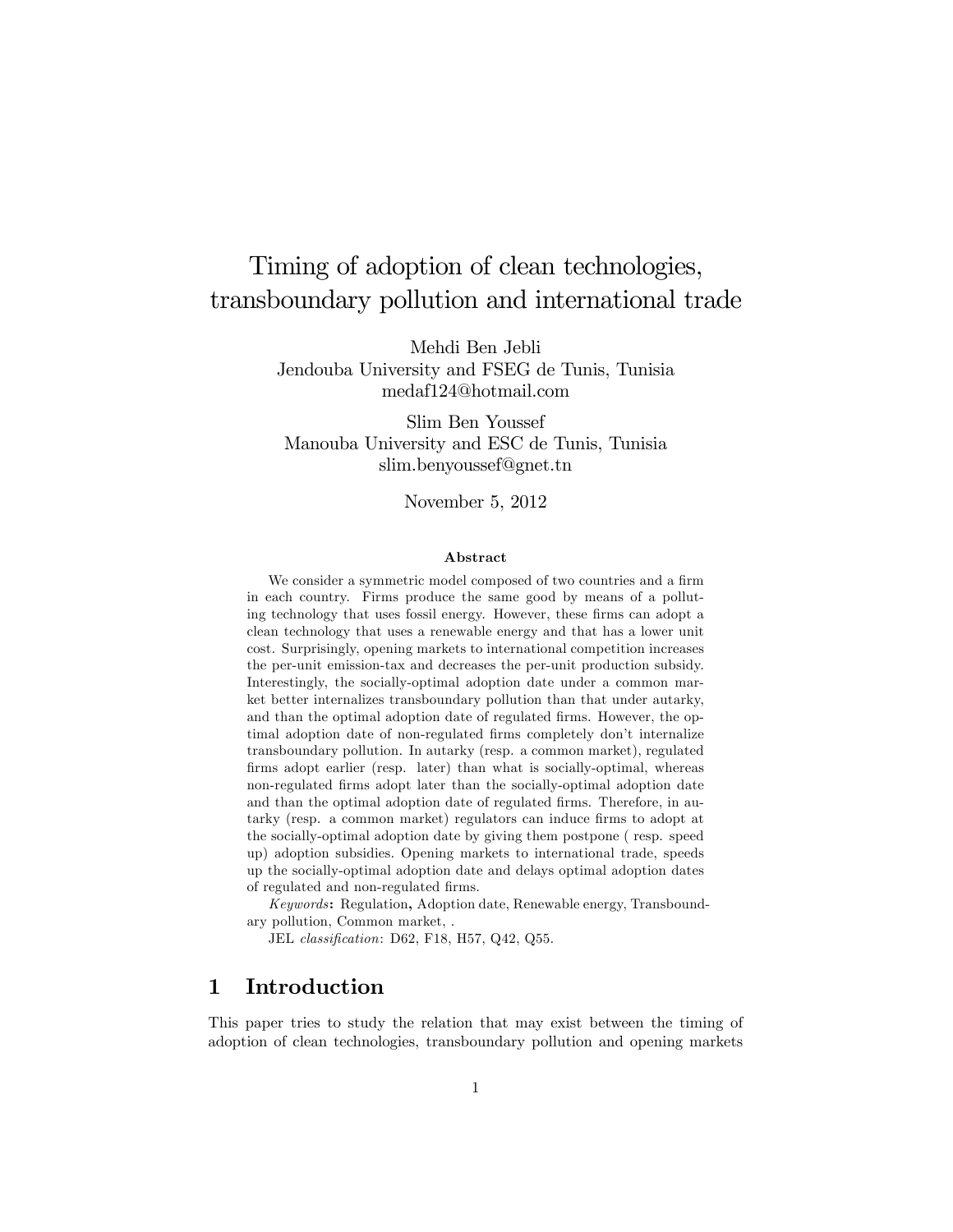to international competition. Typical examples of clean production technologies are those using renewable energy such as solar energy, whereas polluting production technologies usually use fossil energy. Our research is related to at least four literature fields.

The first field deals with renewable energies and clean technologies. Dosi and Moretto (1997) studied the regulation of a firm which can switch to a clean technology by incurring an irreversible investment cost. To bridge the gap between the private and the policy-maker's desired timing of innovation, they recommended that the regulator stimulate the innovation by subsidies and by reducing the uncertainty concerning the profitability of the clean technology by appropriate announcements. Dosi and Moretto (2010) extended the previous study to oligopolistic Örms and studied the incentives of not being the Örst Örm adopting the clean technology. Soest (2005) analyzed the impact of environmental taxes and quotas on the timing of adoption and found that neither policy instrument is always preferred to the other. Nasiri and Zaccour (2009) proposed a game-theoretic model and analyzed the process of utilizing biomass for power generation. They considered three players: distributor, facility developer, and participating farmer, characterized the subgame-perfect Nash equilibrium and discussed its features. Wirl and Withagen (2000) showed that pollution-control policy is not necessarily optimal in the sense of giving the social optimum. Fischer, Withagen and Toman (2004) developed a model of a uniform good that can be produced by either a polluting or a clean technology, and showed that the optimal transition path is quite different with a clean or polluting initial environment. Ben Youssef (2010) showed that the instantaneous regulated monopoly adopts the clean technology earlier than what is socially-optimal, while the non-regulated monopoly adopts later than what is socially-optimal. The regulator can induce the monopoly to adopt at the socially-optimal date by a postpone adoption subsidy. Fujiwara (2011) developed a dynamic game model of an asymmetric oligopoly with a renewable resource and showed that increasing the number of efficient firms reduces welfare. Reichenbach and Requate (2012) considered a model with two types of electricity producers and showed that a first-best policy requires a tax in the fossil-fuel sector and an output subsidy for the renewable energy sources sector.

Many empirical studies have been interested in clean technologies, among which Whitehead and Cherry (2007), Varun et al. (2009), Li et al. (2009) and Caspary (2009). For instance, Pillai and Banerjee (2009) reviewed the status and potential of different renewable energies (except biomass) in India and constructed a diffusion model as a basis for setting targets.

The second field deals with transboundary pollution. Chander and Tulkens (1992) showed that non-cooperating behavior of countries is not Pareto-optimal. Mansouri and Ben Youssef (2000) showed the necessity of cooperation between countries to effectively internalize all the transboundary pollution, while reaching the Örst best. Nevertheless, some studies showed that non-cooperating countries can reach the first best under some conditions (Hoel (1997), Zagonari (1998)). Ben Youssef (2009) showed that free R&D spillovers and the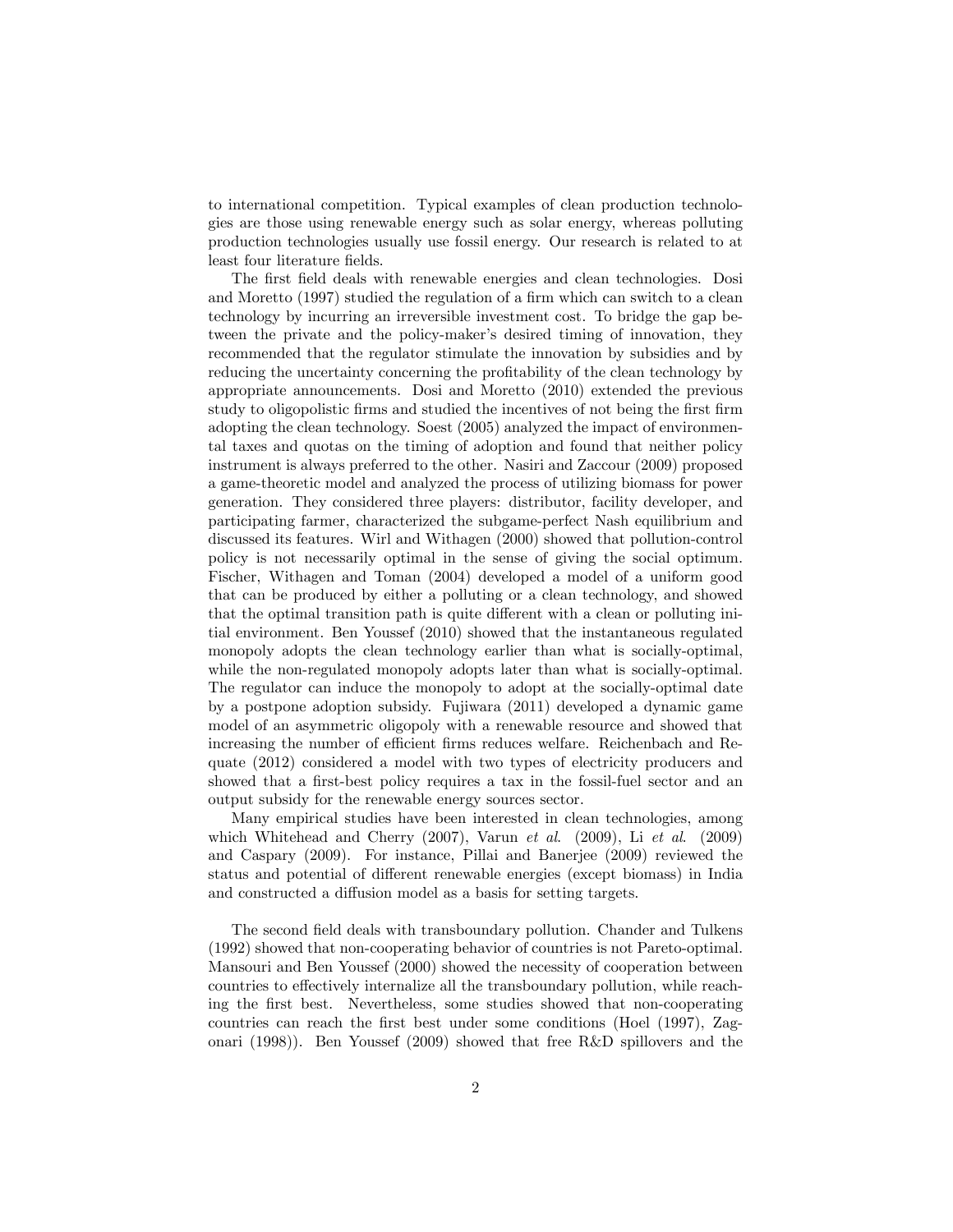competition of Örms on the common market help non-cooperating countries to better internalize transfrontier pollution. Ben Youssef (2011) established that the investment in absorptive R&D enables non-cooperating regulators to better internalize transfrontier pollution.

The third field deals with international trade. Because pollution crosses the borders, Copeland and Taylor (1995) showed that uncoordinated regulation of pollution at the national level and free trade don't necessarily raise welfare. Under incomplete information, Péchoux and Pouyet (2003) showed that firms' competition generated by the common market enables regulators to reduce the informational rents captured by firms, thereby reinforcing the need to open the markets to international trade. Using a static model with no investment possibility in cleaner production technology, Cremer and Gahvari (2004) showed that Örms switch to a less polluting but more costly production technique, under economic integration.

The fourth field deals with the timing of adoption of new technologies. The diffusion of a new technology has been analyzed by Reinganum (1981). She considered an industry composed of two firms which can adopt a cost reducing technology within a period of time. She showed that even in the case of identical firms and complete information, there is diffusion of innovation over time because one firm innovates before the other and gains more. Fudenberg and Tirole  $(1985)$  made less strong conditions on the payoffs of firms and showed that under certain conditions there is diffusion, whereas under other conditions firms adopt this new technology simultaneously. Hoppe (2000) extended the work of Fudenberg and Tirole to include uncertainty regarding the profitability of the new technology. She showed that there may be second-mover advantages because of informational spillovers. Dutta *et al.* (1995) got a similar result in a context where the later innovator continues to develop the technology and eventually markets a higher-quality good. Riordan (1992) showed that price and entry regulations, in many cases, beneficially slow down technology adoption and, in some other cases, change the order in which firms adopt new technologies by speeding up one firm's adoption date and slowing down the other's. Milliou and Petrakis  $(2011)$  showed that when goods are sufficiently differentiated, the adoption of a new technology occurs later than is socially-optimal.

Our paper differs from the existing literature by the fact that we try to know how the adoption dates of clean technologies may be affected when markets are opened to international competition, and how the regulator may change his behavior with respect to Örms he is regulating. Also, in the present paper, we study the relation between the adoption of clean technologies and transboundary pollution.

We consider a symmetric model composed of two countries and a monopolistic Örm operating in each country. Firms produce the same homogeneous good by using a polluting technology that uses fossil energy. However, these Örms can adopt a new and clean production technology by incurring an investment cost that decreases exponentially with the adoption date. This clean technology uses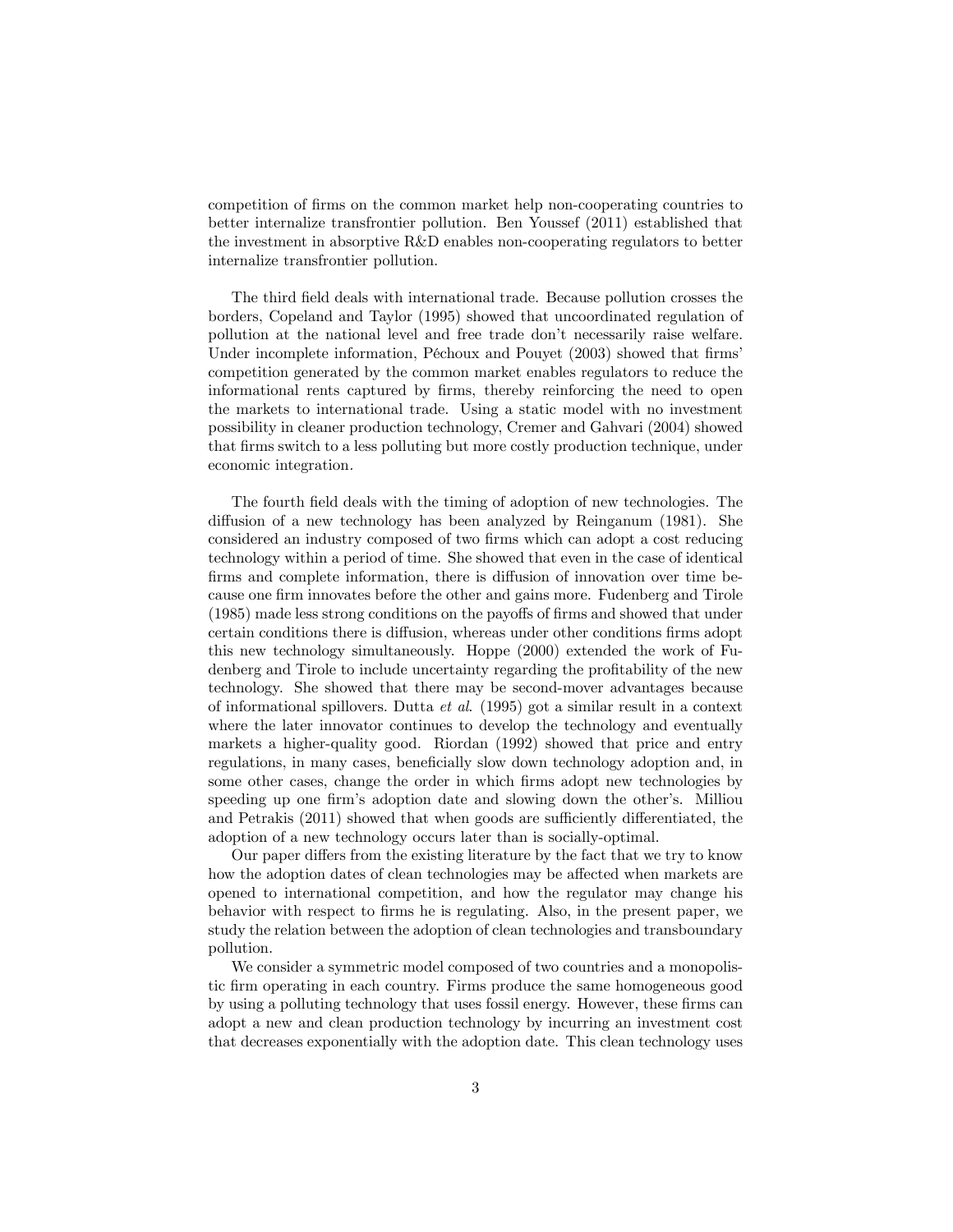a renewable energy and therefore has a lower unit production cost. We study and compare the case where firms are not regulated at all, and the case where each firm is regulated at each period of time i.e. each non-cooperating regulator looks for static social optimality. In this latter case, a per-unit emission-tax is used when a firm uses the polluting technology, and a per-unit production subsidy, than can be considered as a fiscal incentive, is used when a firm uses the clean technology. We also study and compare the case where each firm operates in a separate home market, and the case where Örms compete in the same common market formed by the consumers of the two countries.

In autarky, since our model is symmetric, firms adopt the clean technology simultaneously. However, in a common market, and because of the competition between firms, we impose a condition on parameters to avoid the complicated case where firms adopt at different dates, and we show that adoption is simultaneous.

When markets are opened to international competition, the per-unit emissiontax increases when the polluting technology is used, and the per-unit production subsidy decreases when the clean technology is used. These results are interesting and even surprising because one may think that, to give a competitive advantage to its domestic firm, each regulator reduces the per-unit emissiontax and increases the per-unit production subsidy, when markets are opened to international trade. Ben Youssef (2009) found similar results with a different model where regulatory instruments are a per-unit emission-tax and a per-unit R&D subsidy.

Interestingly, the socially-optimal adoption date under a common market better internalizes transboundary pollution than that under autarky, and than the optimal adoption date of regulated Örms. However, the optimal adoption date of non-regulated firms completely don't internalize transboundary pollution. Therefore, the regulator should know how to intervene to get firms adopt at the socially-optimal dates. This result is of great interest because this paper is the first attempt linking the adoption of clean technologies with transboundary pollution. Notice that, using very different models than the present, Ben Youssef  $(2009)$  showed that R&D spillovers and the competition of firms on the common market help non-cooperating countries to better internalize transboundary pollution, and Ben Youssef (2011) showed that the investment in absorptive R&D help non-cooperating countries to better internalize transboundary pollution.

The intervention of regulators on how to induce firms adopting the clean technology at the socially-optimal adoption date completely changes when markets are opened to international competition. Indeed, in autarky (resp. common market), regulated firms adopt earlier (resp. later) than what is socially-optimal, whereas non-regulated firms adopt later than the socially-optimal adoption date and than the optimal adoption date of regulated firms. Therefore, in autarky, regulators can induce firms to adopt at the socially-optimal adoption date by giving them a postpone adoption subsidy. However, in common market, regulators can induce firms to adopt at the socially-optimal adoption date by giving them a speed up adoption subsidy.

International competition reduces the instantaneous gain from using the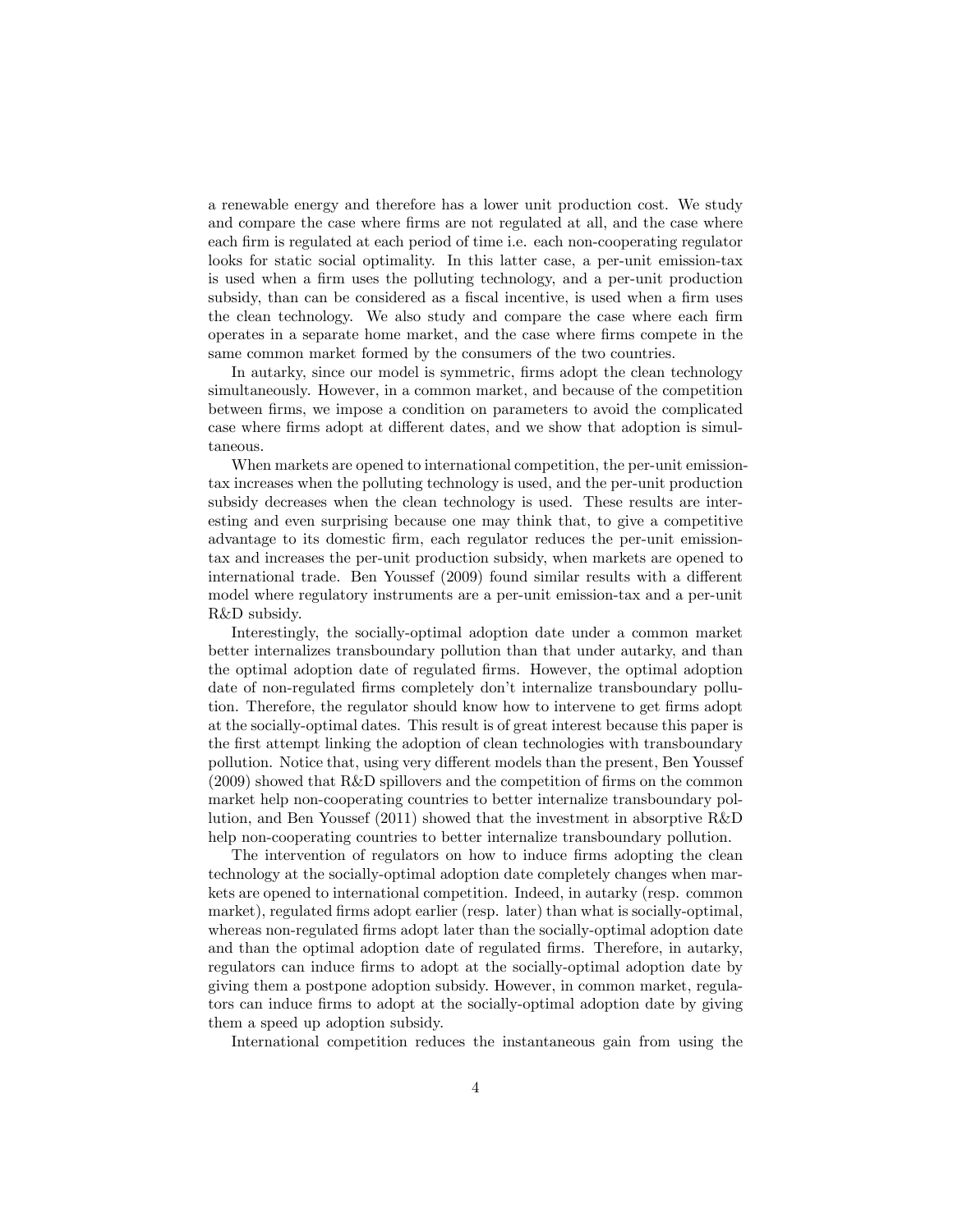clean technology of non-regulated and regulated Örms, with respect to autarky. Consequently, non-regulated and regulated firms delay the adoption of the clean technology when markets are opened to international trade. However, the instantaneous social welfare gain from the adoption of the clean technology increases with market opening, leading to an early socially-optimal adoption date under a common market. These results are new and interesting because the impact of opening markets to international competition on the timing of adoption of clean technologies has not been previously studied.

This paper is organized as follows. Section 2 deals with the autarky case. Section 3 deals with the common market case, and Section 4 compares the two market regimes. Section 5 concludes and an Appendix contains some proofs.

## 2 Autarky

We consider a symmetric model consisting of two countries and two firms. Firm  $i$  located in country  $i$  is a regional monopoly and produces good  $i$  in quantity  $q_i$  sold in the domestic market with the inverse demand function:  $p_i = a - 2q_i$ ,  $a > 0$ . Thus, the market size of each country is  $a/2$ .

The consumption of  $q_i$  engenders a consumers' surplus in country i equal to:

$$
CS^a_i(q_i)=\int\limits_0^{q_i}p_i(z)dz-p_i(q_i)q_i=q_i^2
$$

At the beginning of the game i.e. at date 0, firms produce goods by using an old and polluting production technology using fossil fuels and characterized by a positive emission/output ratio  $e > 0$ . The pollution emitted by firm i is  $E_i = eq_i.$ 

We suppose that pollution crosses the borders and that damages in country i are due to the domestic pollution and the foreign pollution:  $D_i = \alpha E_i + \beta E_j$ , where  $\alpha > 0$  is the marginal damage of domestic pollution and  $\beta > 0$  is the marginal damage of foreign pollution.

When firm i uses the polluting technology, its unit production cost is  $d > 0$ and its profit<sup>1</sup> is  $\Pi_{id}^a = p_i(q_i)q_i - dq_i$ .

Each firm  $i$  behaves for an infinite horizon of time and can adopt a clean production technology within a period of time  $\tau_i$ . This clean technology does not pollute at all, uses a renewable energy and therefore has a lower unit cost of production c verifying  $0 < c < d$ . Thus, the profit of firm i is  $\Pi_{ic}^a = p_i(q_i)q_i - cq_i$ .

We suppose that the marginal damage of production  $\alpha e$  is neither too small nor too high verifying the following condition:

$$
\frac{d-c}{3} < \alpha e < d-c \tag{1}
$$

<sup>&</sup>lt;sup>1</sup>In what follows, the subscripts d and c refer to the polluting and clean technologies, respectively. The superscripts  $a$  and  $cm$  refer to the autarky and common market cases, respectively.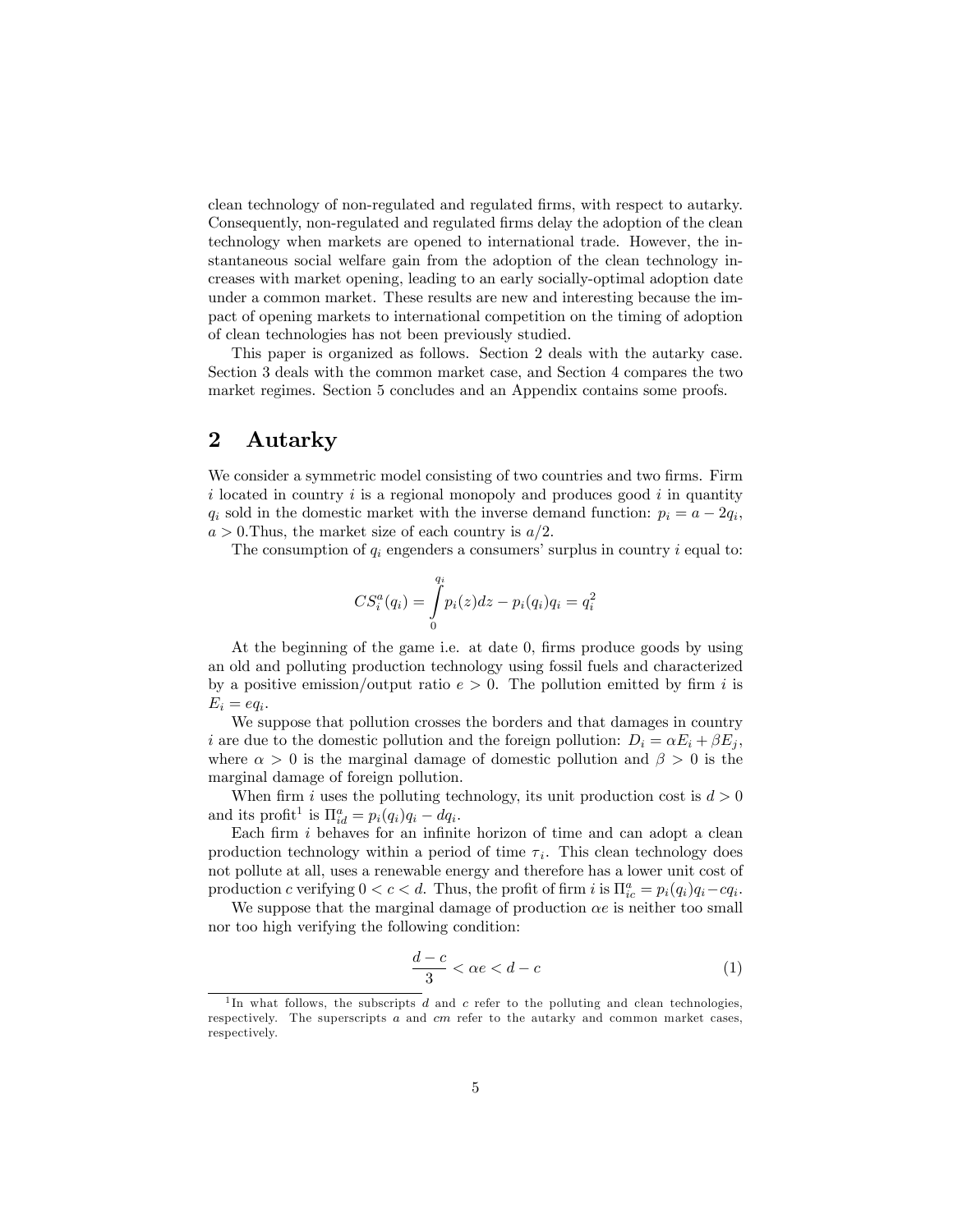The instantaneous social welfare of country  $i$  is equal to the consumers' surplus, minus damages plus the profit of the domestic firm:

$$
S_i^a(q_i, q_j) = CS_i^a(q_i) - D_i(q_i, q_j) + \Pi_i^a(q_i)
$$
\n(2)

To get the new and clean production technology, an investment cost is necessary. This latter could comprise the R&D cost or the cost of acquisition and installation of the clean technology.

The cost of adopting the clean technology by firm i at date  $\tau_i$  actualized at date 0 is:

$$
V(\tau_i) = \theta e^{-m\tau_i},\tag{3}
$$

with  $\theta > 0$  is the cost of immediate adoption of the clean technology,  $r > 0$ is the discount rate, and the parameter  $m$  denotes that the cost of adoption decreases more rapidly when it is greater. We assume that  $m > 1$ .<sup>2</sup>

Function  $V$  is decreasing due to the existence of freely-available scientific research enabling a firm to reduce the cost of adopting the clean technology when it delays its adoption, and is convex because the adoption cost increases more rapidly when a firm tries to accelerate the adoption date.

Let's remark that  $\tau_i = +\infty$  means that firm i will never adopt the clean technology.

#### 2.1 Non-regulated firms

In this section, we study the case where, at each period of time, each firm is not regulated even when it uses the polluting technology.

When both firms use the polluting technology, then each one maximizes its profit  $\Pi_{idd}^{na}$  to get the optimal level of production:<sup>3</sup>

$$
q_{idd}^{na} = \frac{a-d}{4} > 0 \tag{4}
$$

When both firms use the clean technology, then each one maximizes its profit  $\Pi_{ice}^{na}$  to get the optimal level of production:

$$
q_{icc}^{na} = \frac{a-c}{4} > 0\tag{5}
$$

It is easy to verify that  $q_{ice}^{na} > q_{idd}^{na}$  meaning that firms produce more with the clean technology because of its lower unit production cost:

If only firm 1 adopts the clean technology and firm 2 still uses the polluting technology, then the profits of firms are denoted by  $\Pi^{na}_{1cd}(q_1)$  and  $\Pi^{na}_{2cd}(q_2)$ , respectively. Optimal production quantities for firms are given by:

$$
q_{1cd}^{na} = \frac{a-c}{4} > 0, \quad q_{2cd}^{na} = \frac{a-d}{4} > 0
$$
 (6)

<sup>2</sup> This assumption is necessary for the optimal adoption dates to be positive. Moreover, it guarantees the second-order condition when determining the optimal adoption dates (see the Appendix).

 $\frac{3}{3}$ The superscript *n* refers to the non-regulation case.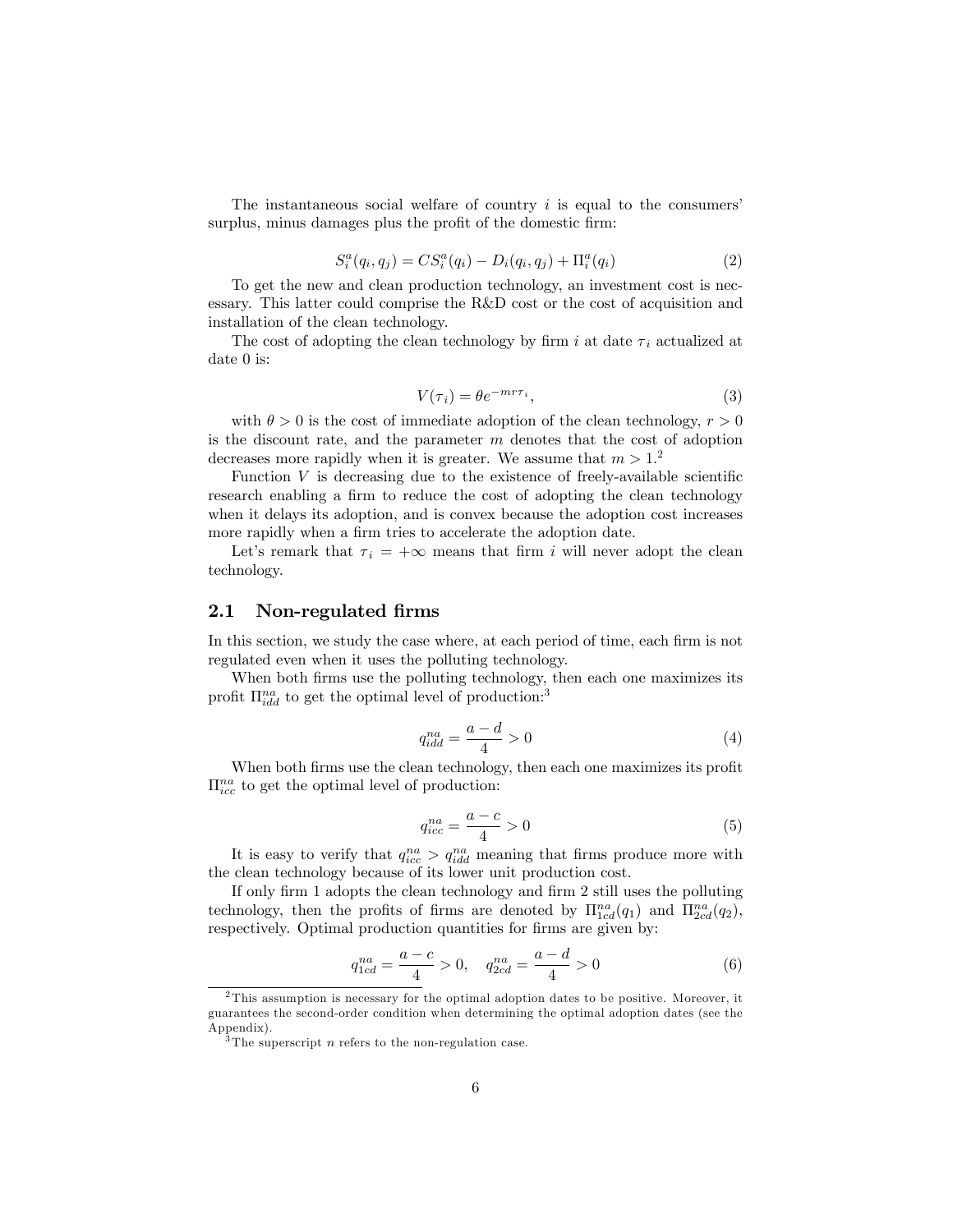We can verify that  $q_{1cd}^{na} = q_{1cc}^{na}$ ,  $q_{2cd}^{na} = q_{2dd}^{na}$  and that  $q_{1cd}^{na} > q_{2cd}^{na}$ . Thus, the firm using the clean technology produces more than that using the polluting technology.

## 2.2 Regulated Örms

In this section, we study the case where firms are regulated at each period of time. First, we start by determining the socially-optimal production quantities for each regulator. Then, we determine the regulatory instruments inducing the socially-optimal production quantities in each country.

When both firms use the polluting technology, the instantaneous social welfare of country  $i$  is:

$$
S_{idd}^{a}(q_i, q_j) = CS_i^{a}(q_i) - D_i(q_i, q_j) + \Pi_{idd}^{a}(q_i)
$$
\n(7)

Maximizing the expression given by  $(7)$  with respect to  $q_i$  gives the sociallyoptimal production level with the polluting technology for each regulator  $i =$  $1, 2:$ 

$$
\hat{q}_{idd}^a = \frac{a - d - \alpha e}{2} \tag{8}
$$

We assume the first inequality of the following condition such that production quantities are positive. Also, the second inequality is assumed to avoid studying the complicated case of non-simultaneous adoption of the clean technology in the common market case. Moreover, the second inequality of (1) assures that there is no contradiction in inequality (9) :

$$
d + \alpha e < a < 2d - c \tag{9}
$$

Therefore, the maximum willingness to pay for the good must be higher than the marginal cost of production plus the marginal damage of production.

Since each firm is a polluting monopoly, it is regulated. An emission-tax per-unit of pollution  $t_{idd}^a$  is sufficient to induce the socially-optimal levels of production and pollution.

The instantaneous net profit of firm  $i$  is:

$$
U_{idd}^a(q_i) = \Pi_{idd}^a(q_i) - t_{idd}^a E_i(q_i)
$$
\n
$$
(10)
$$

The socially-optimal per-unit emission-tax that induces firm  $i$  to produce  $\hat{q}^a_{idd}$  is:

$$
t_{idd}^a = \frac{a - d - 4\hat{q}_{idd}^a}{e} \tag{11}
$$

Using the expression of  $\hat{q}^a_{idd}$ , we can show that:

$$
t_{idd}^a > 0 \Longleftrightarrow a < d + 2\alpha e \tag{12}
$$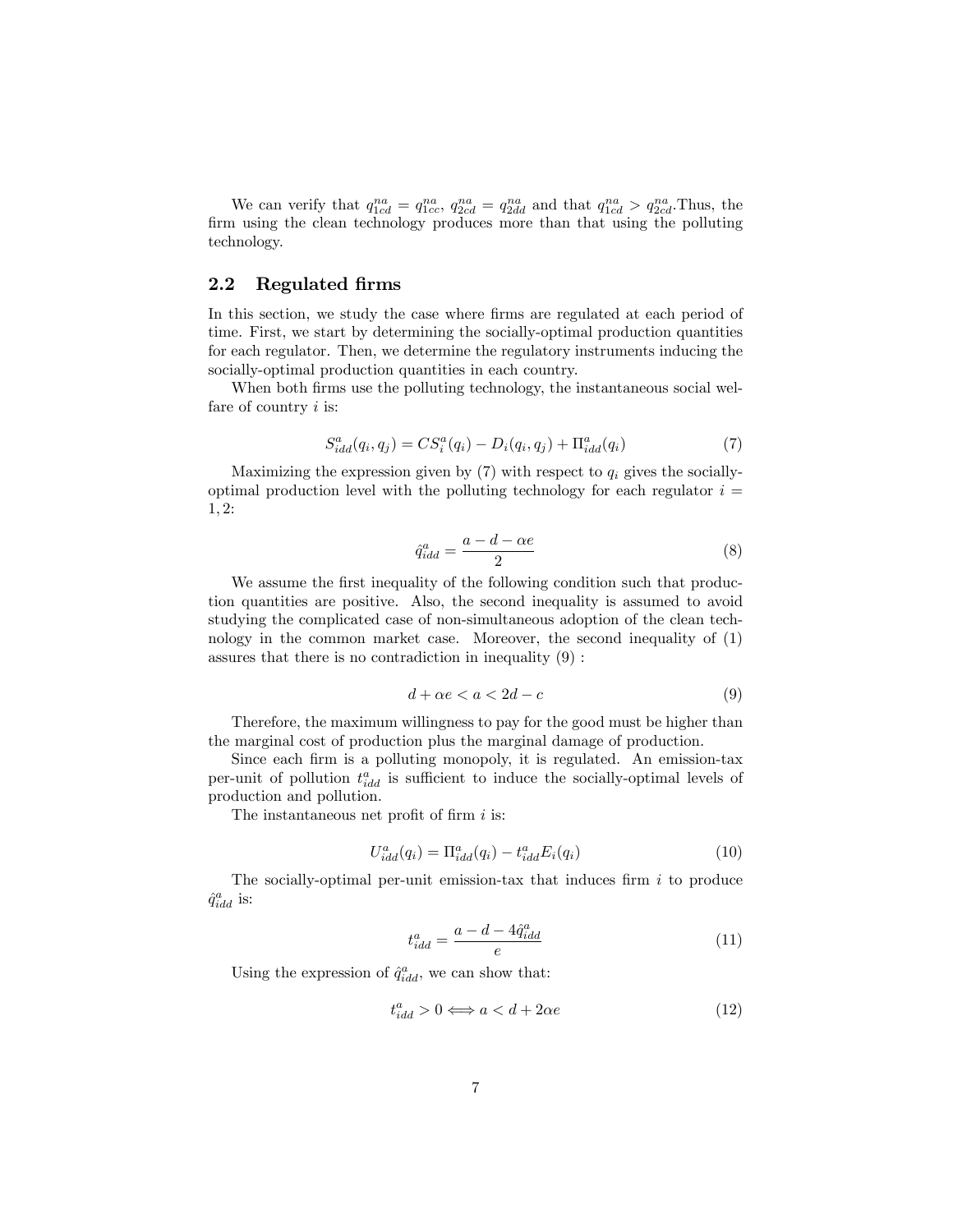When  $\alpha e > \frac{d-c}{2}$  i.e. the marginal damage of pollution is high enough, the above condition is always satisfied and the emission-tax is positive. When  $\alpha e < \frac{d-c}{2}$  and  $a < d+2\alpha e$ , the emission-tax is positive. However, when  $\alpha e < \frac{d-c}{2}$ and  $a > d + 2\alpha e$  i.e. the marginal damage of pollution is low enough, the emission-tax is negative meaning that each regulator subsidizes production to deal with monopoly distortion.

If both Örms use the clean technology, the instantaneous social welfare of country  $i$  is:

$$
S_{icc}^{a}(q_i) = CS_i^{a}(q_i) + \Pi_{icc}^{a}(q_i)
$$
\n(13)

Maximizing the expression given by  $(13)$  with respect to  $q_i$  gives the sociallyoptimal production level with the clean technology for regulator i:

$$
\hat{q}_{icc}^a = \frac{a-c}{2} > 0\tag{14}
$$

Using the second inequality of (1), we show that  $\hat{q}^a_{icc} > \hat{q}^a_{idd}$ . Therefore, the clean technology enables to produce more and without polluting the environment.

We can establish that :

$$
\hat{q}_{idd}^a < q_{idd}^{na} \iff a < d + 2\alpha e \tag{15}
$$

When  $\alpha e > \frac{d-c}{2}$  i.e. the marginal damage of pollution is high enough, or when  $\alpha e < \frac{d-c}{2}$  and  $a < d+2\alpha e$ , the above condition is always satisfied because regulators care about the environment whereas non-regulated firms do not care about the environment. However, when  $\alpha e < \frac{d-c}{2}$  and  $a > d + 2\alpha e$  i.e. the marginal damage of pollution is low enough, socially-optimal production is higher than the production of non-regulated monopolistic firms.

With the clean technology, socially-optimal production is always higher than that of non-regulated firms  $(\hat{q}^a_{icc} > q^{na}_{icc})$ .

Since the production process is clean, each regulator gives his firm a subsidy  $s_{ice}^a$  for each unit produced, which can be considered as a fiscal incentive. One may think about production of electricity. A per-unit production subsidy can be given by a regulator when the production process is clean (using solar energy, for instance). This per-unit subsidy is chosen so that it induces the socially-optimal level of production. Indeed, the instantaneous net profit of firms  $i$  is:

$$
U_{icc}^{a}(q_i) = \Pi_{icc}^{a}(q_i) + s_{icc}^{a}q_i
$$
\n(16)

The socially-optimal per-unit subsidy that induces firm i to produce  $\hat{q}^a_{icc}$  is:

$$
s_{icc}^a = c - a + 4\hat{q}_{icc}^a > 0\tag{17}
$$

If we consider the case in which one of the two firms, for instance firm 1; has adopted the clean technology, whereas the other still produces using the polluting technology, then the profits of firms are  $\Pi^a_{1cd}(q_1)$  and  $\Pi^a_{2cd}(q_2)$ , respectively. The instantaneous social welfare of regulator 1 and 2 are: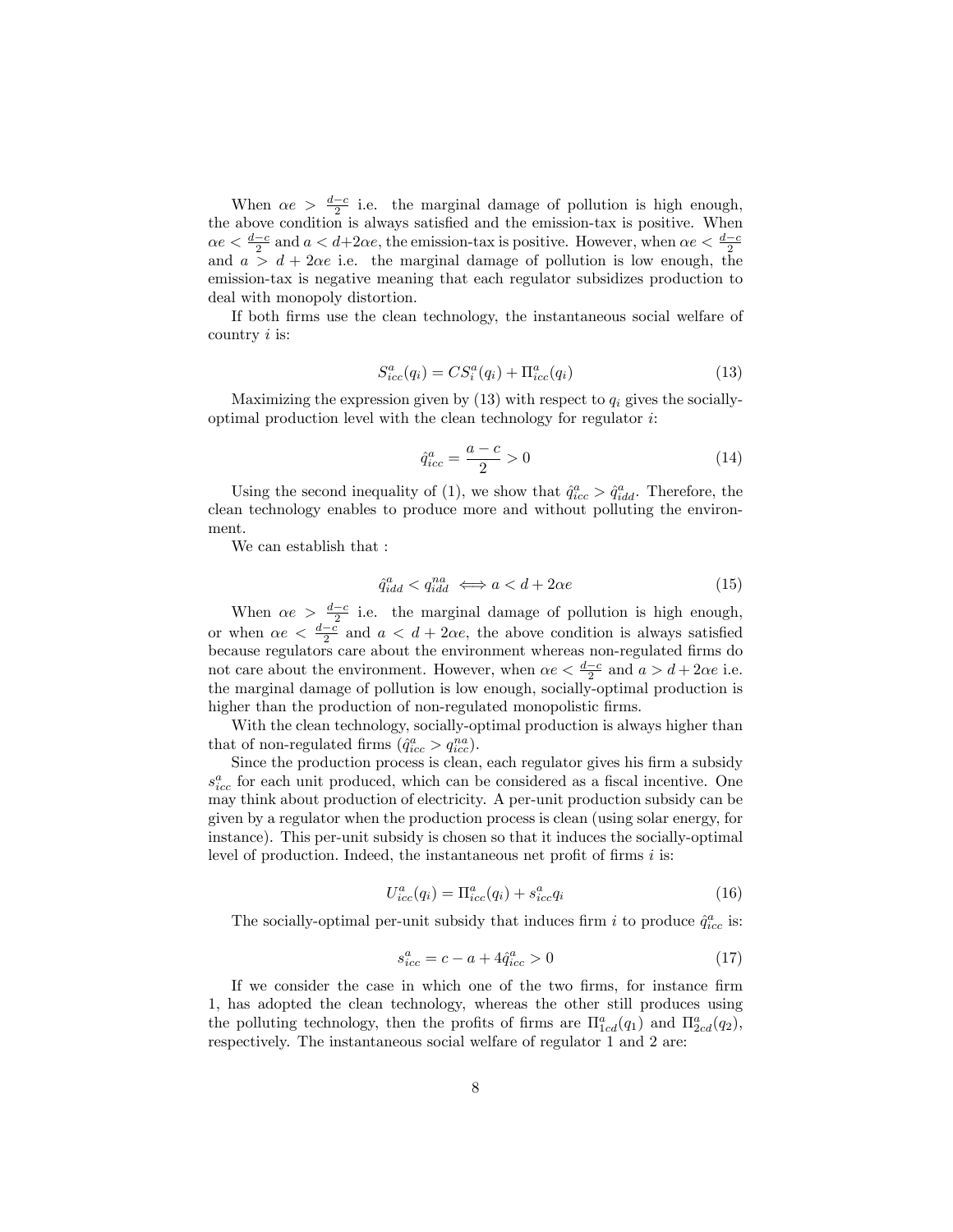$$
S_{1cd}^a(q_1, q_2) = SC_1^a(q_1) + \Pi_{1cd}^a(q_1) - D_1(q_2), \qquad (18)
$$

$$
S_{2cd}^{a}(q_1, q_2) = SC_2^{a}(q_2) + \Pi_{2cd}^{a}(q_2) - D_2(q_2)
$$
\n(19)

Regulator i maximizes his social welfare function with respect to  $q_i$  to get the socially-optimal production quantities:

$$
\hat{q}_{1cd}^{a} = \frac{a-c}{2} > 0, \quad \hat{q}_{2cd}^{a} = \frac{a-d-\alpha e}{2} > 0
$$
\n(20)

We can easily verify that  $\hat{q}^a_{1cd} > \hat{q}^a_{2cd}$  meaning that it is socially preferred that the Örm using the clean technology produces more than that using the polluting technology.

Since  $q_{1cd}^{na} = q_{1cc}^{na} < \hat{q}_{1cd}^{a} = \hat{q}_{1cc}^{a}$ , regulator 1 can induce firm 1 to produce the socially-optimal production quantities by an appropriate subsidy  $s_{1cd}^a = s_{1cc}^a$ .

Since  $q_{2cd}^{na} = q_{2dd}^{na} > \hat{q}_{2cd}^a = \hat{q}_{2dd}^a$ , a per-unit emission-tax  $t_{2cd}^a = t_{2dd}^a$  is needed to induce firm 2 to produce the socially-optimal quantity.

In the Appendix, we show that: $4$ 

$$
0 < \Pi_{1cd}^{na} - \Pi_{1dd}^{na} < S_{1cd}^a - S_{1dd}^a < U_{1cd}^a - U_{1dd}^a \tag{21}
$$

Thus, we can establish the following Proposition:

**Proposition 1** Under autarky, the instantaneous gain from using the clean technology is greater for the Örst adopter regulated Örm than for its regulator. This latter instantaneously benefits more from using the clean technology than its Örst adopter non-regulated Örm.

Indeed, when a regulated firm adopts the clean technology, it no longer pays a pollution tax, receives production subsidies and its unit production costs decreases. This increases its instantaneous net profit significantly. The instantaneous social welfare level increases due to the absence of local environmental damages and the lower production cost. However, this last increase is less important than that of the regulated firm. The only benefit of a non-regulated firm from adopting the clean technology is the reduction of its unit production cost. Consequently, its instantaneous net profit increase is less important than that of the instantaneous social welfare.

#### 2.3 Optimal adoption dates

In this section, we will determine the optimal adoption dates. We still suppose that, in case where firms adopt at different dates, the first adopter is firm 1 and the second adopter is firm 2. Thus, in the following expressions, we suppose  $\tau_1 \leq \tau_2$ .

Since  $q_{1cd}^{na} = q_{1cc}^{na}$ ,  $q_{2cd}^{na} = q_{2dd}^{na}$ ,  $\hat{q}_{1cd}^{a} = \hat{q}_{1cc}^{a}$  and  $\hat{q}_{2cd}^{a} = \hat{q}_{2dd}^{a}$ , then  $\Pi_{1cd}^{na} = \Pi_{1cc}^{na}$ ,  $\Pi_{2cd}^{na} = \Pi_{2dd}^{na}, U_{1cd}^a = U_{1cc}^a$  and  $U_{2cd}^a = U_{2dd}^a$ . This implies that the intertemporal

<sup>&</sup>lt;sup>4</sup>Notice that, to prove the second inequality of (21), we have supposed that  $\beta = \alpha$ .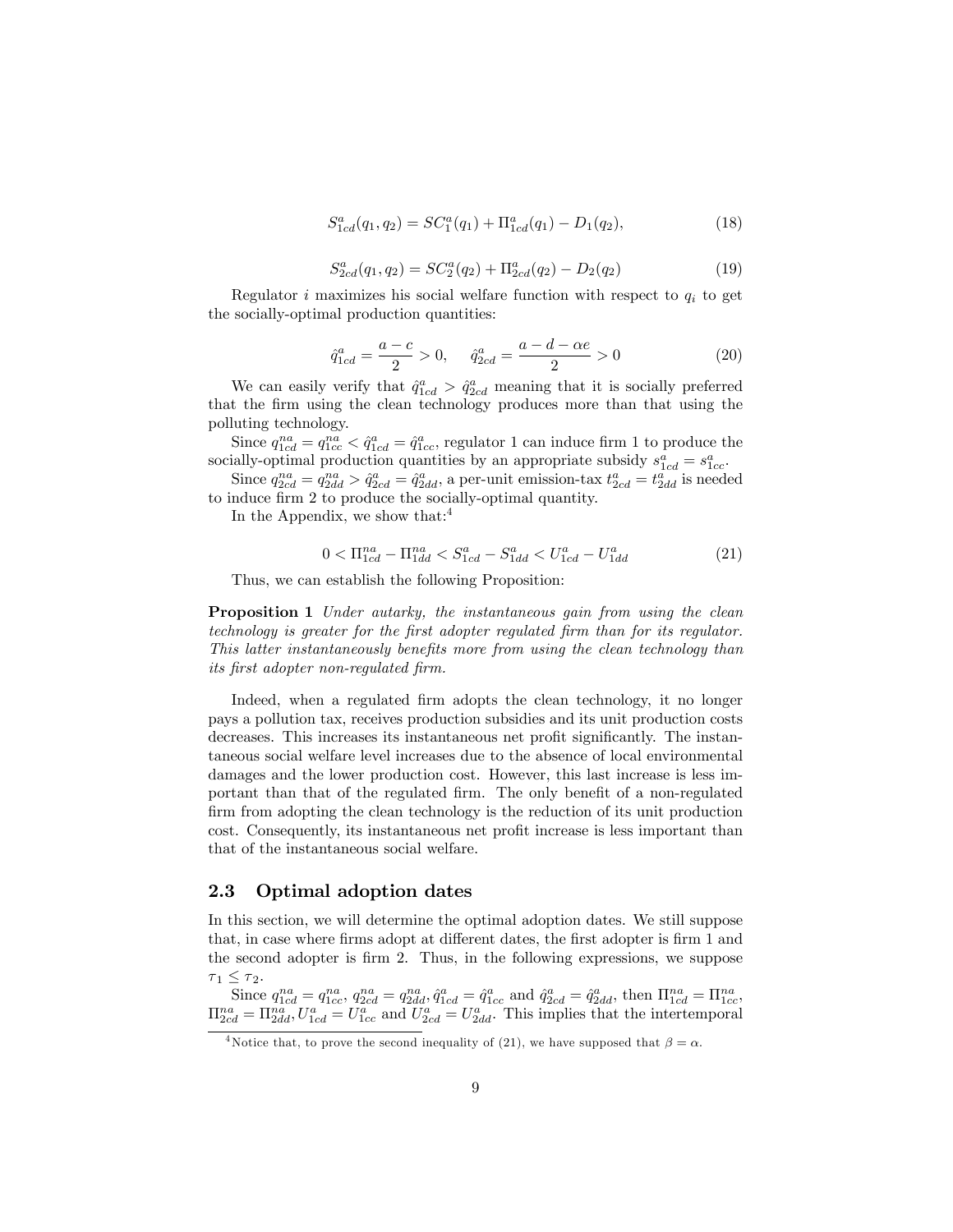net profit of non-regulated and regulated firm  $i$  can be written as depending only on  $\tau_i$ . However, since  $S_{1cd}^a \neq S_{1cc}^a$  and  $S_{2cd}^a \neq S_{2dd}^a$  because of crossborder pollution, intertemporal social welfare of regulators 1 and 2 depend on  $\tau_1$  and  $\tau_2.$ 

Each regulator chooses the socially-optimal adoption date that maximizes his intertemporal social welfare function. Each regulated and non-regulated firm chooses the optimal adoption date that maximizes its intertemporal net profit.

The intertemporal social welfare of regulators 1 and 2, intertemporal net profits of regulated and non-regulated firm  $i$  are, respectively:

$$
IS_1^a(\tau_1, \tau_2) = \int_0^{\tau_1} S_{1dd}^a e^{-rt} dt + \int_{\tau_1}^{\tau_2} S_{1cd}^a e^{-rt} dt + \int_{\tau_2}^{+\infty} S_{1cc}^a e^{-rt} dt - \theta e^{-mr\tau_1} \tag{22}
$$

$$
IS_{2}^{a}(\tau_{1},\tau_{2}) = \int_{0}^{\tau_{1}} S_{2dd}^{a} e^{-rt} dt + \int_{\tau_{1}}^{\tau_{2}} S_{2cd}^{a} e^{-rt} dt + \int_{\tau_{2}}^{+\infty} S_{2cc}^{a} e^{-rt} dt - \theta e^{-mr\tau_{2}} \tag{23}
$$

$$
IU_i^a(\tau_i) = \int_0^{\tau_i} U_{idd}^a e^{-rt} dt + \int_{\tau_i}^{+\infty} U_{ice}^a e^{-rt} dt - \theta e^{-mr\tau_i}
$$
 (24)

$$
IU_i^{na}(\tau_i) = \int\limits_0^{\tau_i} \Pi_{idd}^{na} e^{-rt} dt + \int\limits_{\tau_i}^{+\infty} \Pi_{ice}^{na} e^{-rt} dt - \theta e^{-mr\tau_i}
$$
(25)

In order to get positive adoption dates, we need the following condition, which can be always verified by choosing  $\theta$  and/or m high enough:<sup>5</sup>

$$
0 < U_{icc}^a - U_{idd}^a < \theta mr \tag{26}
$$

In the Appendix, we determine the optimal adoption dates which show that firms adopt simultaneously the clean technology:

$$
\hat{\tau}^a = \frac{1}{(1-m)r} \ln \left( \frac{S^a_{1cd} - S^a_{1dd}}{\theta mr} \right) > 0 \tag{27}
$$

$$
\tau^{*a} = \frac{1}{(1-m)r} \ln \left( \frac{U_{icc}^a - U_{idd}^a}{\theta mr} \right) > 0 \tag{28}
$$

$$
\tau^{na} = \frac{1}{(1-m)r} \ln \left( \frac{\Pi_{icc}^{na} - \Pi_{idd}^{na}}{\theta mr} \right) > 0 \tag{29}
$$

#### Proposition 2 Because of symmetry, when markets are separated, firms adopt

the clean technology simultaneously.

<sup>&</sup>lt;sup>5</sup>Notice that the left expression of (26) is independent of parameters  $\theta$ , m and r.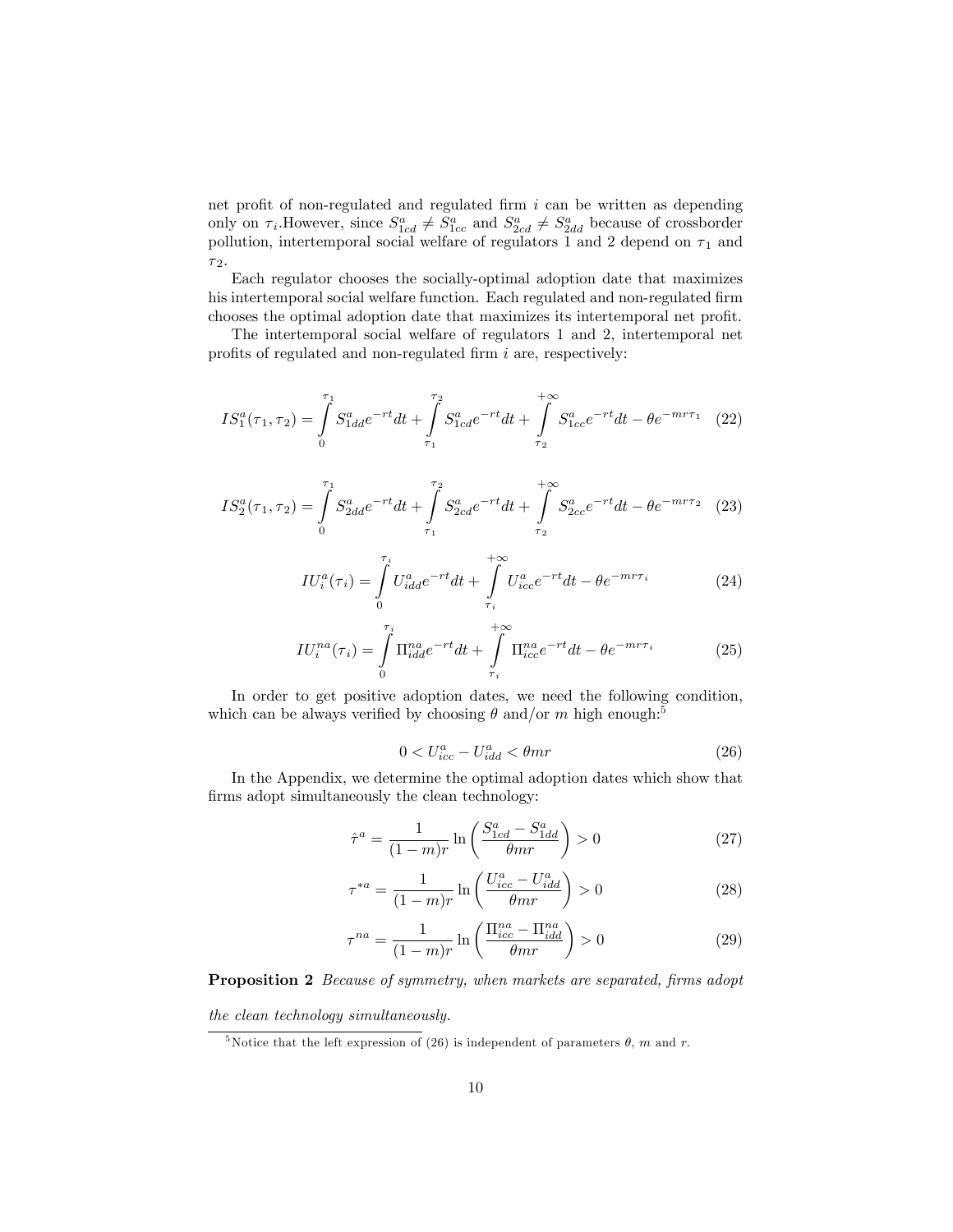Inequality (21) and the fact that  $m > 1$ , enable us to make the following ranking:

$$
0 < \tau^{*a} < \hat{\tau}^a < \tau^{na} \tag{30}
$$

We can state the following Proposition:

**Proposition 3** The optimal adoption date of regulated firms is earlier than that socially-optimal. However, the optimal adoption date of non-regulated firms is later than that socially-optimal.

The above proposition shows that socially-optimal instantaneous regulation may not be dynamically optimal with respect to the adoption of clean technologies. They are due to the fact that, under autarky, the incentives to adopt are, in order, greater for regulated firms, regulators and non-regulated firms. This is clearly established by the inequalities in (21). This result is similar to the one established by Ben Youssef (2010) who used a model comprising one regulator and a monopolistic firm.

Paradoxically, if regulators desire that regulated firms delay their adoption to the socially-optimal adoption date, they must compensate firms for the losses they incur by this adoption delay. If the intertemporal net profits of the regulated firm i are  $IU_i(\tau^{*a})$  and  $IU_i(\hat{\tau}^a)$  when the adoption dates are  $\tau^{*a}$  and  $\hat{\tau}^a$ , respectively, then the postpone adoption subsidy (compensation) is:

$$
\hat{g}^a = IU_i(\tau^{*a}) - IU_i(\hat{\tau}^a) > 0 \tag{31}
$$

Proposition 4 When markets are separated, each regulator can push his regulated Örm to delay its adoption of the clean technology by giving it a postpone adoption subsidy that compensates the Örm for the losses it incurs when the latter delays its optimal adoption date to the socially-optimal adoption date.

## 3 Common market

When markets are opened to competition, the inverse demand function of the perfect substitute goods produced by firms becomes  $P = a - (q_i + q_j)$ . The size of the integrated market is a.

The total consumersí surplus is equally divided between the two symmetric countries:

$$
CS_i^{cm}(q_i, q_j) = \frac{1}{2} \left[ \int_0^{q_i + q_j} P(z) dz - P(q_i + q_j) (q_i + q_j) \right] = \frac{1}{4} (q_i + q_j)^2
$$

The emission-tax per-unit of pollution is  $t_i^{cm}$  and the per-unit production subsidy is  $s_i^{cm}$ .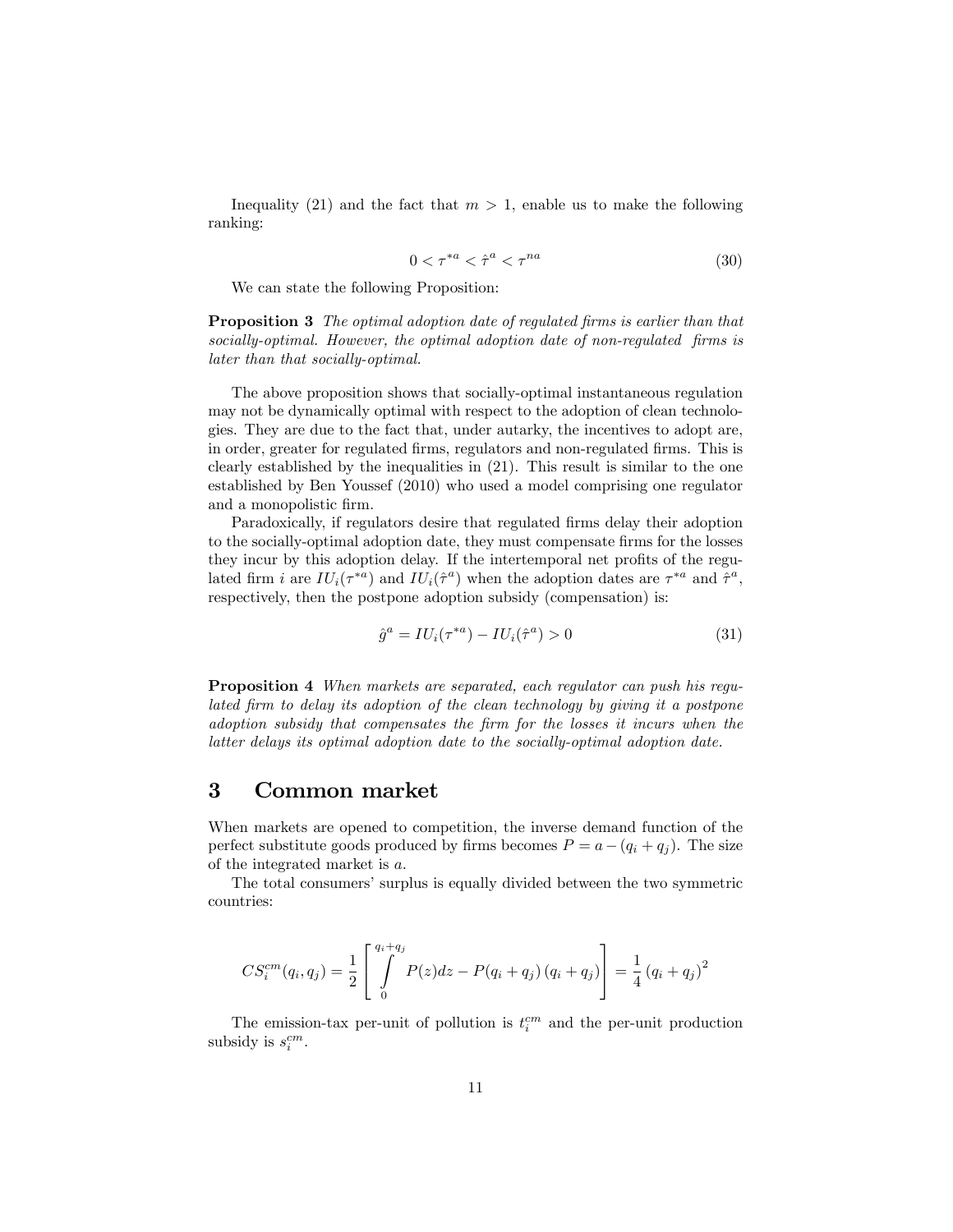When firm i uses the polluting technology, its profit is given by  $\Pi_{id}^{cm} =$  $p(q_i, q_j)q_i - dq_i$ , and when it uses the clean technology, its profit is given by  $\Pi_{ic}^{cm} = p(q_i, q_j)q_i - cq_i.$ 

The instantaneous social welfare of country  $i$  is equal to the consumers' surplus, minus damages plus the profit of the domestic firm:

$$
S^{cm}(q_i, q_j) = CS_i^{cm}(q_i, q_j) - D_i(q_i, q_j) + \Pi_i^{cm}(q_i, q_j)
$$
\n(32)

#### 3.1 Non-regulated firms

When both firms use the polluting technology, each one maximizes its profit  $\Pi_{idd}^{ncm}$  to get the optimal level of production:

$$
q_{idd}^{ncm} = \frac{a-d}{3} > 0\tag{33}
$$

When both firms use the clean technology, each one maximizes its profit

 $\Pi_{ice}^{ncm}$  to get the optimal level of production:

$$
q_{icc}^{ncm} = \frac{a-c}{3} > 0\tag{34}
$$

As for the autarky case, the clean technology enables non-regulated firms to produce more because of its lower unit production cost  $(q_{ice}^{ncm} > q_{idd}^{ncm})$ .

If only firm 1 uses the clean technology, whereas firm 2 still uses the polluting technology, then the profit of each non-regulated firm is  $\Pi_{1cd}^{ncm}$  and  $\Pi_{2cd}^{ncm}$ , respectively. The optimal productions are given by:

$$
q_{1cd}^{ncm} = \frac{a+d-2c}{3} > 0, \quad q_{2cd}^{ncm} = \frac{a-2d+c}{3} < 0
$$
 (35)

The second inequality of condition (9) shows that  $q_{2cd}^{ncm} < 0$ . Thus, the case where the two non-regulated firms adopt at different dates is unrealistic. From now on, we will suppose that if non-regulated firms adopt the clean technology, then this adoption is simultaneous.

#### 3.2 Regulated Örms

When both firms use the polluting technology, the instantaneous social welfare of regulator  $i$  is:

$$
S_{idd}^{cm}(q_i, q_j) = CS_i^{cm}(q_i, q_j) + \Pi_{idd}^{cm}(q_i, q_j) - D_i(q_i, q_j)
$$
\n(36)

Maximizing the expression given by  $(36)$  with respect to  $q_i$  gives the sociallyoptimal production level with the polluting technology for regulator i:

$$
\hat{q}_{idd}^{cm} = \frac{a - d - \alpha e}{2} > 0\tag{37}
$$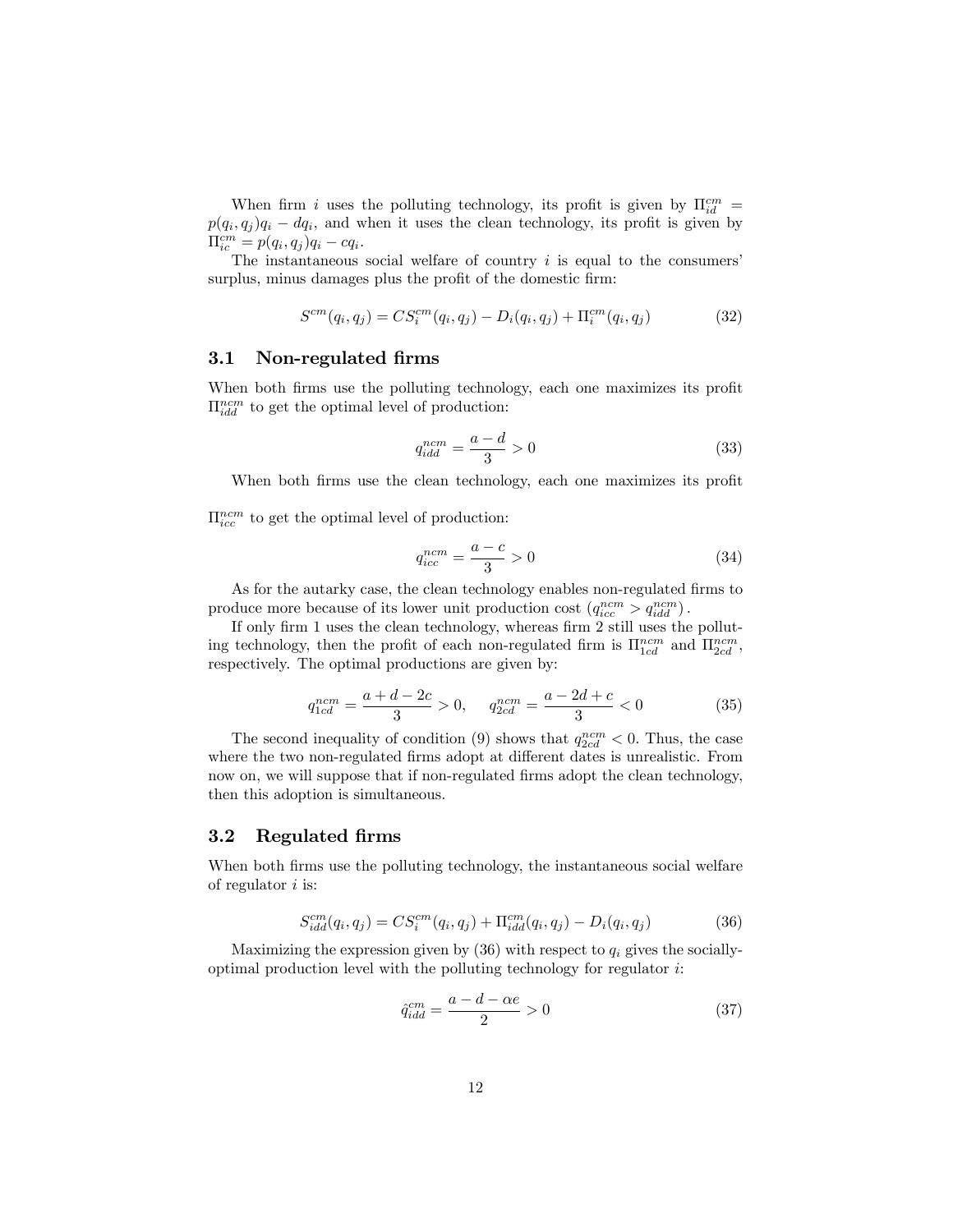Since firm  $i$  is a duopoly producing with pollution, it is regulated. A perunit emission-tax is sufficient to induce the socially-optimal level of production. Indeed, the instantaneous net profit of firm  $i$  is:

$$
U_{idd}^{cm}(q_i, q_j) = \Pi_{idd}^{cm}(q_i, q_j) - t_{idd}^{cm} E_i
$$
\n(38)

The socially-optimal per-unit emission-tax that induces firm  $i$  to produce  $\hat{q}^{cm}_{idd}$  is:

$$
t_{idd}^{cm} = \frac{a - d - 3\hat{q}_{idd}^{cm}}{e} > 0
$$
\n(39)

When both firms use the clean technology, the instantaneous social welfare of country  $i$  is:

$$
S_{icc}^{cm}(q_i, q_j) = CS_i^{cm}(q_i, q_j) + \Pi_{icc}^{cm}(q_i, q_j)
$$
\n(40)

Maximizing the expression given by  $(40)$  with respect to  $q_i$  gives the sociallyoptimal production level with the clean technology for each regulator  $i$ :

$$
\hat{q}_{icc}^{cm} = \frac{a-c}{2} > 0\tag{41}
$$

Let's notice that, because non-regulated firms don't take into account environmental damages, they always produce more than what is socially-optimal  $(q_{idd}^{ncm} > \hat{q}_{idd}^{cm})$ . However, with the clean technology and because of the duopolistic distortion, non-regulated firms always produce less than what is socially-optimal  $(q_{icc}^{ncm} < \hat{q}_{icc}^{cm}).$ 

Since the production process is clean, each regulator gives his firm a per-unit production subsidy  $s_{ice}^{cm}$ , which is chosen to induce the socially-optimal level of production. Indeed, the instantaneous net profit of firms  $i$  is:

$$
U_{icc}^{cm}(q_i, q_j) = \Pi_{icc}^{cm}(q_i, q_j) + s_{icc}^{cm}q_i
$$
\n(42)

The socially-optimal per-unit production subsidy that induces firm  $i$  to produce  $\hat{q}^{cm}_{icc}$  is:

$$
s_{icc}^{cm} = 3\hat{q}_{icc}^{cm} + c - a > 0\tag{43}
$$

Consider the case where firm 1 has adopted the clean technology, whereas firm 2 still produces using the polluting technology. The instantaneous social welfare of regulator 1 and 2 are, respectively:

$$
S_{1cd}^{cm}(q_1, q_2) = CS_1^{cm}(q_1, q_2) - D_1(q_2) + \Pi_{1cd}^{cm}(q_1, q_2)
$$
\n(44)

$$
S_{2cd}^{cm}(q_1, q_2) = CS_2^{cm}(q_1, q_2) - D_2(q_2) + \Pi_{2cd}^{cm}(q_1, q_2)
$$
\n(45)

Maximizing expressions given by (44) and (45) respectively with respect to  $q_1$  and  $q_2$  gives: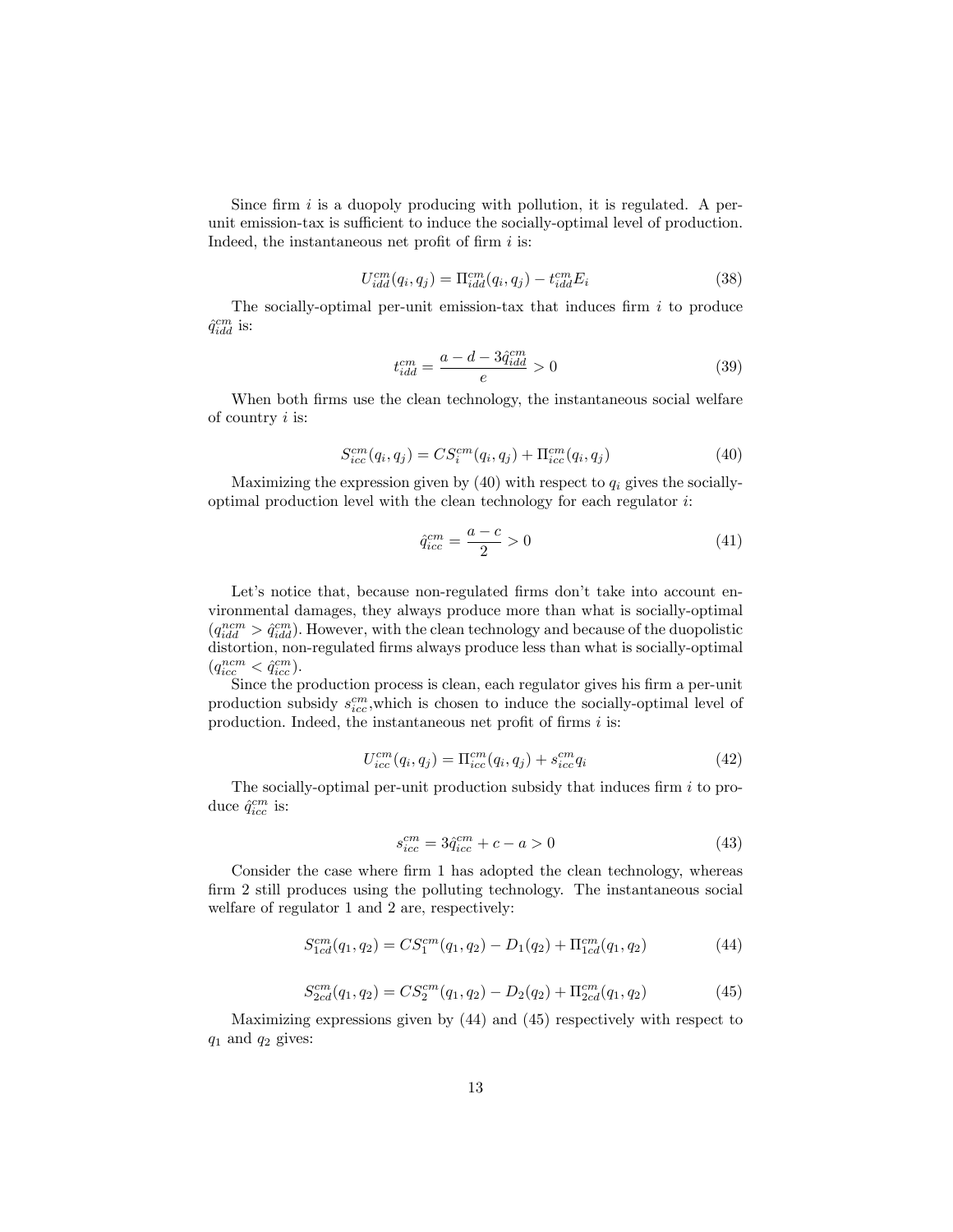$$
\hat{q}_{1cd}^{cm} = \frac{2a + d - 3c + \alpha e}{4} > 0\tag{46}
$$

$$
\hat{q}_{2cd}^{cm} = \frac{2a + c - 3d - 3\alpha e}{4} < 0\tag{47}
$$

Because of the second inequality of (9) and the first inequality of (1),  $\hat{q}^{cm}_{2cd}$  < 0. We conclude that considering the case where one firm uses the clean technology and the other one uses the polluting technology is unrealistic. Let's notice that we have assumed the first inequality and the second inequality of conditions  $(1)$  and  $(9)$  to prevent the study of the complicated case where firms adopt the clean technology at different dates. Indeed, even if it is possible to determine the optimal adoption dates, comparing them is very difficult to do in the common market case.

Proposition 5 Under common market, due to conditions assumed on parameters, Örms adopt the clean technology simultaneously.

In the Appendix, we show that:

$$
0 < \Pi_{icc}^{ncm} - \Pi_{idd}^{ncm} < U_{icc}^{cm} - U_{idd}^{cm} < S_{icc}^{cm} - S_{idd}^{cm} \tag{48}
$$

These inequalities enable us to establish the following Proposition:

Proposition 6 Under common market, the instantaneous gains from using the clean technology are greater for regulators than for regulated firms. These latter instantaneously benefit more from the clean technology than non-regulated firms.

The reasons explaining the benefit from the clean technology are the same than for the autarky case. However, when regulated firms compete in a common market, their instantaneous net profits increase, due to the adoption of the clean technology, is less important than the increase of instantaneous social welfare levels.

#### 3.3 Optimal adoption dates

When both firms adopt the clean technology at the same date  $\tau$ , the intertemporal social welfare of regulator  $i$ , intertemporal net profit of the regulated and non-regulated firm  $i$  are, respectively:

$$
IS_i^{cm}(\tau) = \int_{0}^{\tau} S_{idd}^{cm} e^{-rt} dt + \int_{\tau}^{+\infty} S_{ice}^{cm} e^{-rt} dt - \theta e^{-mr\tau}
$$
 (49)

$$
IU_i^{cm}(\tau) = \int_0^\tau U_{idd}^{cm} e^{-rt} dt + \int_\tau^{+\infty} U_{icc}^{cm} e^{-rt} dt - \theta e^{-m\tau}
$$
(50)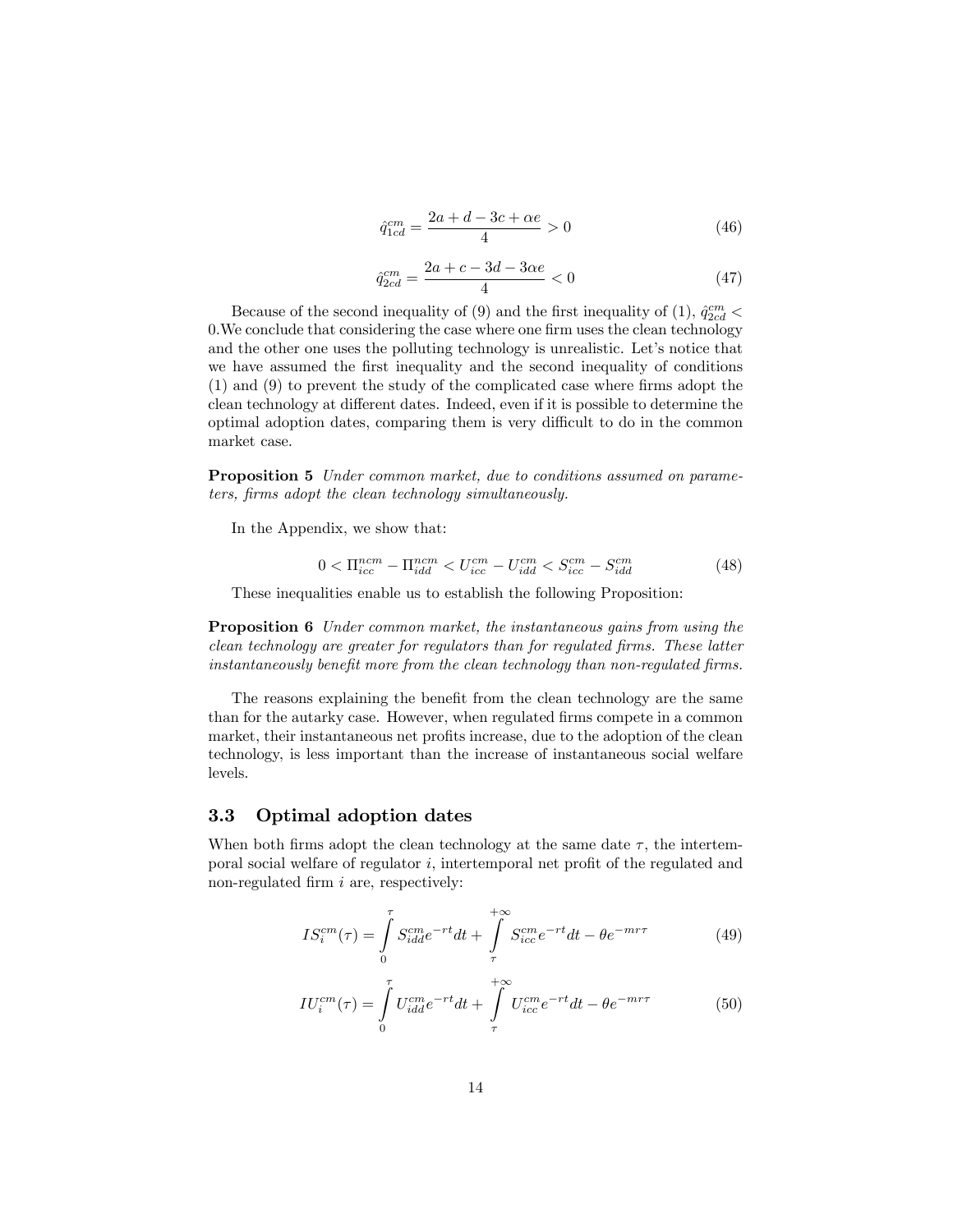$$
IU_i^{ncm}(\tau) = \int\limits_0^\tau \Pi_{idd}^{ncm} e^{-rt} dt + \int\limits_{\tau}^{+\infty} \Pi_{icc}^{ncm} e^{-rt} dt - \theta e^{-mr\tau}
$$
(51)

In the Appendix, we determine the socially-optimal adoption date for regulators, the optimal adoption date for regulated Örms and non-regulated Örms, which are respectively:

$$
\hat{\tau}^{cm} = \frac{1}{(1-m)r} \ln \left( \frac{S_{icc}^{cm} - S_{idd}^{cm}}{\theta mr} \right) > 0 \tag{52}
$$

$$
\tau^{*cm} = \frac{1}{(1-m)r} \ln \left( \frac{U_{icc}^a - U_{idd}^a}{\theta mr} \right) > 0 \tag{53}
$$

$$
\tau^{ncm} = \frac{1}{(1-m)r} \ln \left( \frac{\Pi_{icc}^{ncm} - \Pi_{idd}^{ncm}}{\theta mr} \right) > 0 \tag{54}
$$

Inequality (48) and the assumption  $m > 1$ , enable us to make the following ranking:

$$
0 < \hat{\tau}^{cm} < \tau^{*cm} < \tau^{ncm} \tag{55}
$$

Thus, we can state the following Proposition:

Proposition 7 When markets are opened to competition, the socially-optimal adoption date is earlier than the optimal adoption date for regulated firms. This latter is earlier than the optimal adoption date for non-regulated firms.

The above proposition shows that, even in a common market, sociallyoptimal instantaneous regulation may not be dynamically optimal with respect to the adoption of clean technologies. They are due to the fact that, under a common market, the incentives to adopt the clean technology are, in order, greater for regulators, regulated Örms and non-regulated Örms. This is clearly demonstrated by the inequalities in (48).

If regulators desire that regulated Örms accelerate their adoption to the socially-optimal adoption date, they must compensate firms for the losses they incur by an early adoption. If the intertemporal net profits of the regulated firm i are  $IU_i(\tau^{*cm})$  and  $IU_i(\hat{\tau}^{cm})$  when the adoption dates are  $\tau^{*cm}$  and  $\hat{\tau}^{cm}$ , respectively, then the early adoption subsidy (compensation) is:

$$
\hat{g}^{cm} = IU_i(\tau^{*cm}) - IU_i(\hat{\tau}^{cm}) > 0 \tag{56}
$$

**Proposition 8** In a common market, each regulator can push his regulated firm to accelerate its adoption of the clean technology by giving it an early adoption subsidy that compensates the firm for the losses it incurs when this latter accelerates its optimal adoption date to the socially-optimal adoption date.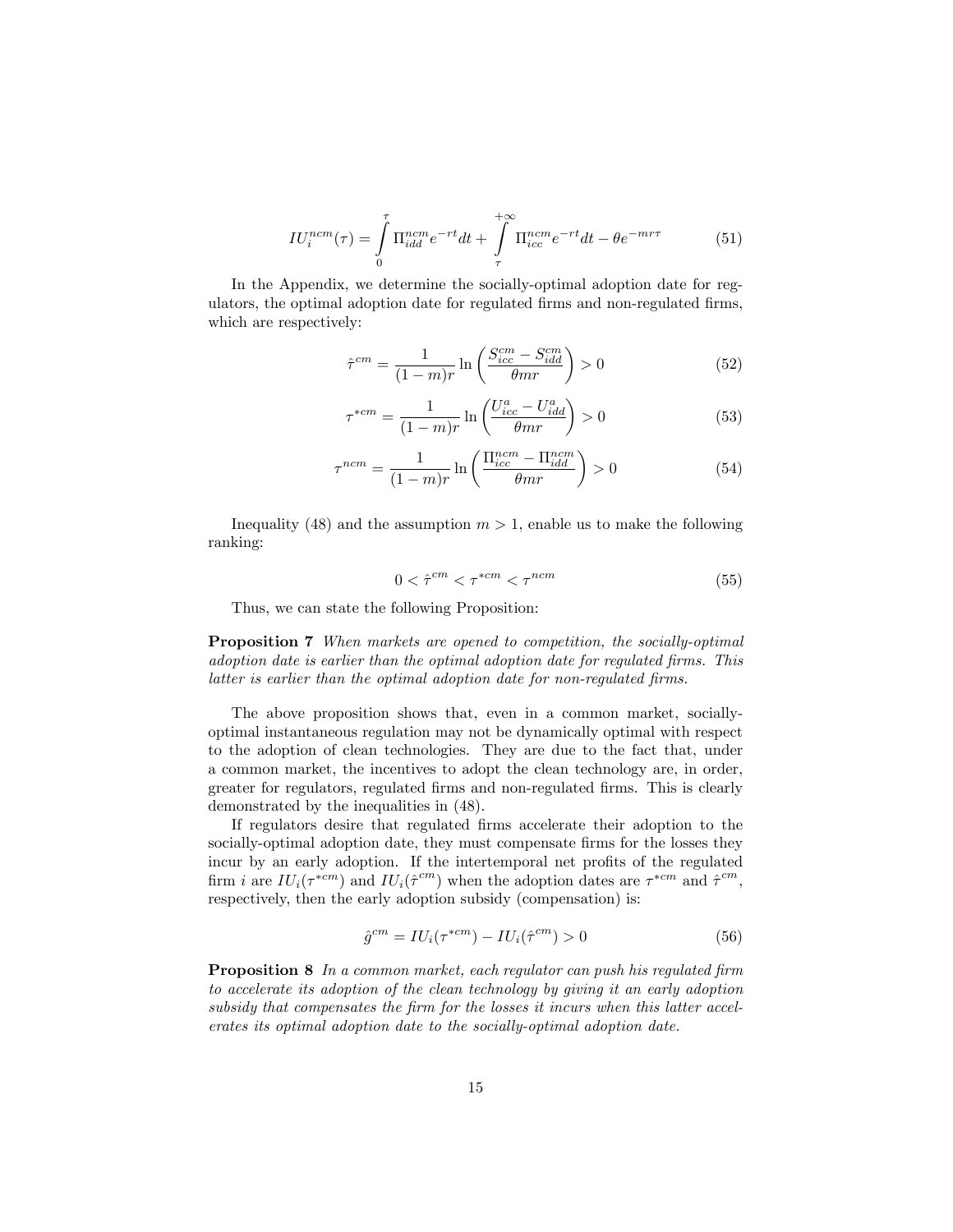## 4 Autarky versus common market

Looking to expressions (27) and ( 52), we can show that:

$$
\hat{\tau}^a = \frac{1}{(1-m)r} \ln \left( \frac{\frac{d-c+\alpha e}{2} (\hat{q}_{icc}^a + \hat{q}_{idd}^a)}{\theta m r} \right),
$$
\n
$$
\hat{\tau}^{cm} = \frac{1}{(1-m)r} \ln \left( \frac{\frac{d-c+\alpha e}{2} (\hat{q}_{icc}^{cm} + \hat{q}_{idd}^{cm}) + \beta e \hat{q}_{idd}^{cm}}{\theta m r} \right)
$$

The above expressions show that, under a common market, the sociallyoptimal adoption date internalizes transboundary pollution. However, under autarky, the socially-optimal adoption date does not internalize transboundary pollution. Moreover, under both market regimes, optimal adoption dates of regulated and non-regulated Örms completely donít internalize transboundary pollution. This is due to the fact that our damage function is linear with respect to the total pollution. Indeed, production for non-regulated firms, socially-optimal production and net profit of firms completely don't internalize transboundary pollution.<sup>6</sup> This result is of great interest because this paper is the first attempt linking adoption of clean technologies with transboundary pollution. Notice that, using a very different model, Ben Youssef (2009) showed that R&D spillovers and the competition of firms on the common market help non-cooperating countries to better internalize transboundary pollution. Ben Youssef (2011) showed that the investment in absorptive R&D help non-cooperating countries to better internalize transboundary pollution. We can state the following Proposition:

Proposition 9 The socially-optimal adoption date under a common market better internalizes transboundary pollution than that under autarky, and than the optimal adoption date of regulated Örms. However, under both market regimes, the optimal adoption date of non-regulated firms completely don't internalize transboundary pollution.

Let us notice that if there were no transfrontier pollution between countries, i.e.  $\beta = 0$ , then from expressions (69) and (71), we deduce that the optimal adoption date for regulated firms and the socially-optimal adoption date coincide under common market  $(\tau^{*cm} = \hat{\tau}^{cm})$ . Indeed, since the instantaneous social welfare gain from using the clean technology internalizes transboundary pollution causing a speedup in technology adoption, the absence of transboundary pollution delays the socially-optimal adoption date to the optimal adoption date for regulated firms. Nonetheless, under autarky, the optimal adoption date of regulated Örms still remains earlier than that socially-optimal because this latter does not internalize transboundary pollution.

<sup>6</sup> If damage functions were not linear with respect to total pollution nor separable with respect to the pollution remaining at home and the one received from other countries, then transboundary pollution would be partially internalized by socially-optimal production quantities.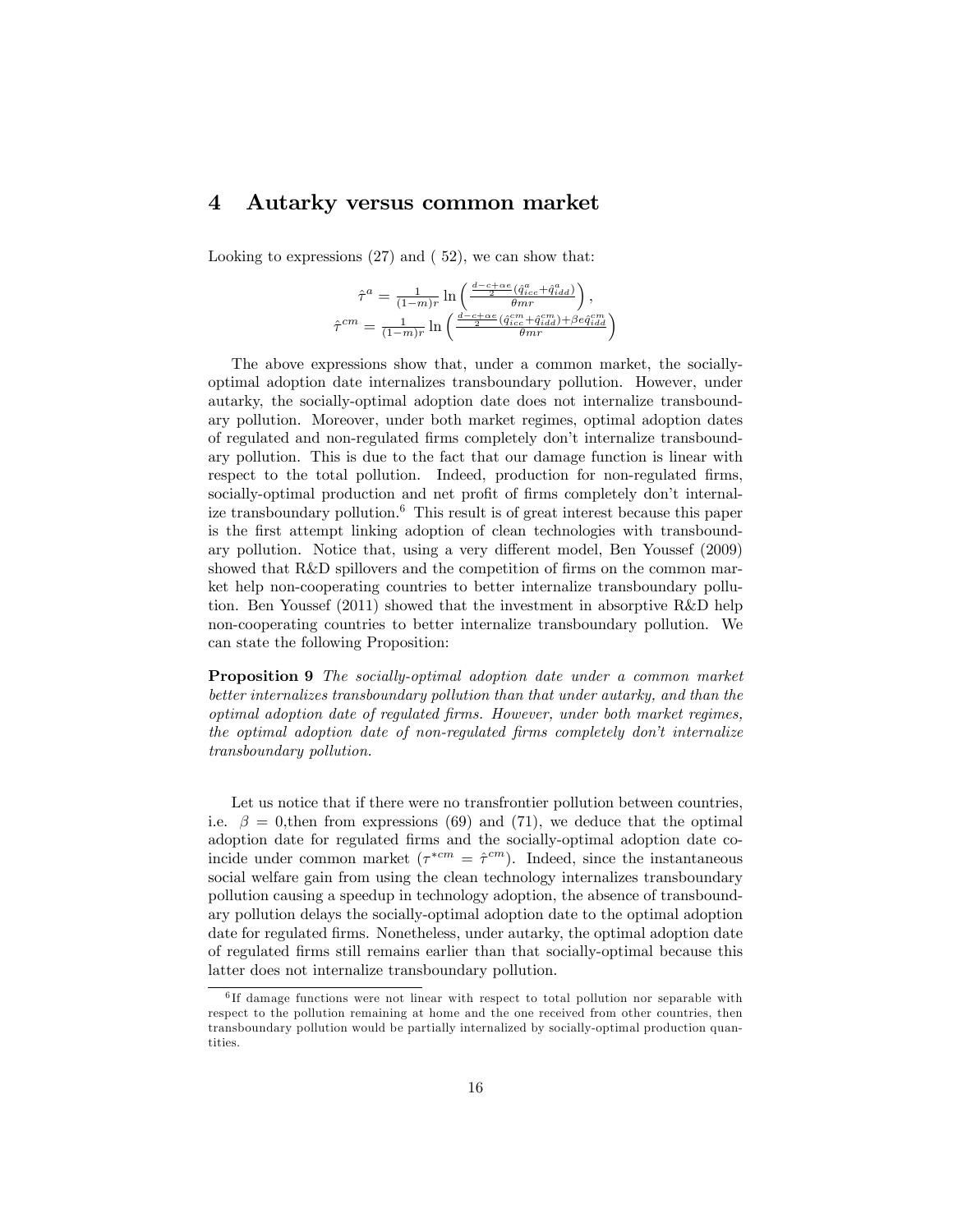The comparison of optimal production quantities shows that the competition on the common market pushes non-regulated Örms to increase their production  $(q_{idd}^{ncm} > q_{idd}^{na}, q_{icc}^{ncm} > q_{icc}^{na})$ . However, socially-optimal productions are the same under the two market regimes  $(\hat{q}^{cm}_{idd} = \hat{q}^{a}_{idd}, \hat{q}^{cm}_{icc} = \hat{q}^{a}_{icc})$ . Consequently, when the polluting technology is used, the per-unit emission-tax is greater under common market  $(t_{idd}^{cm} > t_{idd}^{a})$ . When the clean technology is used, the per-unit production subsidy is greater under autarky  $(s_{ice}^a > s_{ice}^{cm})$ . These results are interesting and even surprising because one may think that, to give a competitive advantage to its domestic Örm, each regulator reduces the per-unit emission tax and increases the per-unit production subsidy, when markets are opened to international competition. Ben Youssef (2009) found a similar result with a different model where regulatory instruments are a per-unit emission-tax and a per-unit R&D subsidy.

Proposition 10 Opening markets to international competition increases the per-unit emission-tax when the polluting technology is used, and decreases the per-unit production subsidy when the clean technology is used.

In the Appendix, we show that, under a common market, the instantaneous social welfare gain from using the clean technology is greater than the instantaneous social welfare gain from using the clean technology of the first adopter under autarky. Thus, opening markets to international trade speeds up the socially-optimal adoption date  $(\hat{\tau}^{cm} < \hat{\tau}^a)$ . Let us notice that if there were no transfrontier pollution between countries, i.e.  $\beta = 0$ , then from expressions (57) and (69), we deduce that the socially-optimal optimal adoption dates are the same under both market regimes  $(\hat{\tau}^{cm} = \hat{\tau}^a)$ .

We also deduce that the competition of regulated firms on a common market reduces their instantaneous gain from using the clean technology with respect to the case where markets are separated. Thus, opening markets to international competition delays the adoption of the clean technology by regulated firms  $(\tau^{*a} < \tau^{*cm}).$ 

Finally, we show that the competition of non-regulated firms on a common market reduces their instantaneous gain from using the clean technology with respect to the case where markets are separated. Therefore, international competition delays the adoption of the clean technology by non-regulated firms  $(\tau^{na} < \tau^{ncm}).$ 

Proposition 11 International competition reduces the instantaneous gain from using the clean technology by both non-regulated and regulated firms, with respect to autarky. Consequently, non-regulated and regulated Örms delay the adoption of the clean technology when markets are opened to international trade. However, the instantaneous social welfare gain from using the clean technology increases with market opening, leading to an acceleration of the socially-optimal adoption date.

The above results are new and interesting because the impact of opening markets to international trade on the timing of adoption of clean technologies has not been previously studied.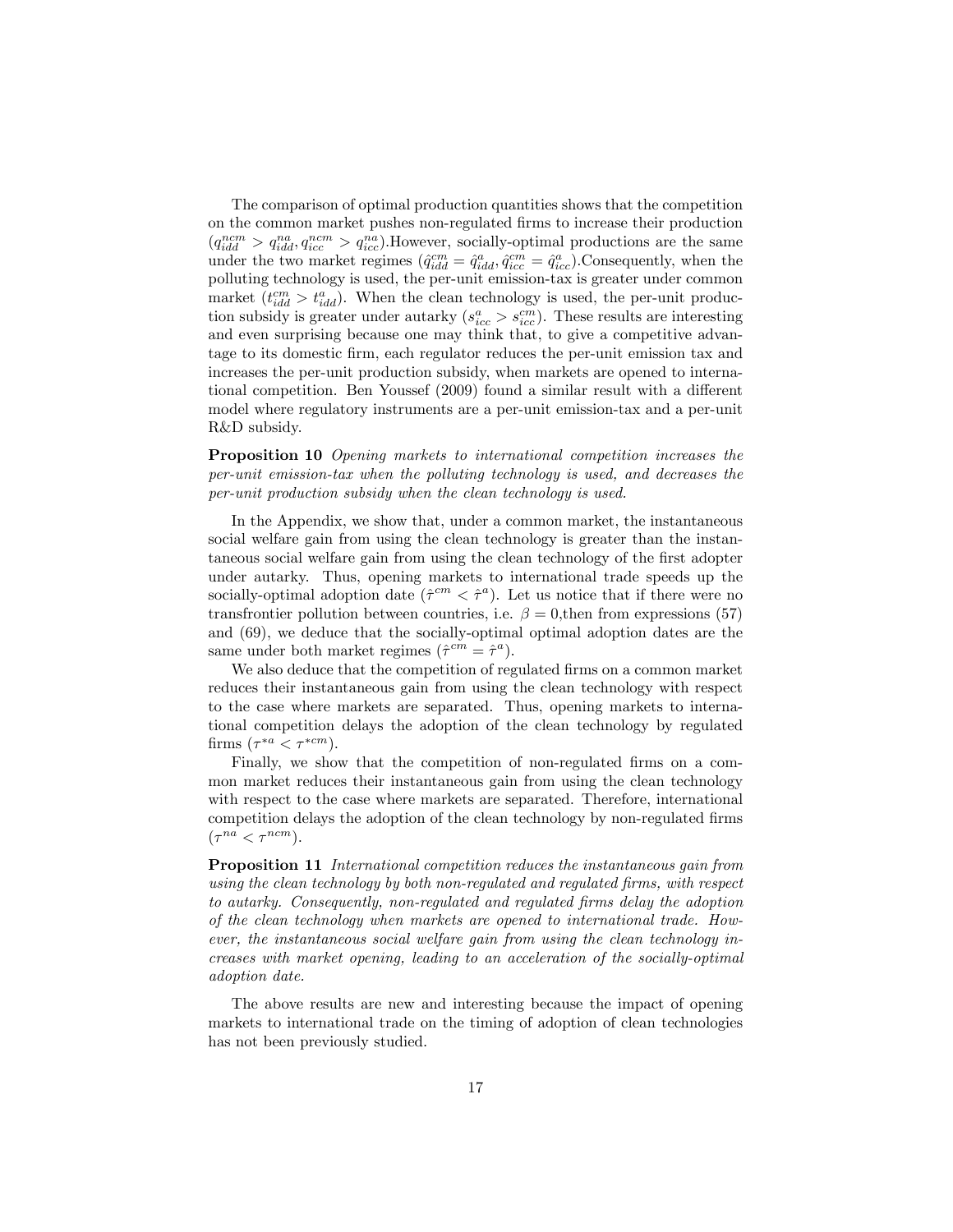## 5 Conclusion

In this paper, we consider two countries and a monopolistic firm operating in each country. Firms produce the same homogeneous good by using a polluting technology that uses fossil energy. These Örms can adopt a new and clean production technology by incurring an investment cost that decreases with the adoption date. This clean technology uses a renewable energy and therefore has a lower per- unit production cost. We consider and compare the case where firms are not regulated at all, and the case where each firm is regulated at each period of time i.e. each regulator looks for static social optimality. When firms are instantaneously regulated, a per-unit emission-tax is used when a firm uses the polluting technology, and a per-unit production subsidy, that can be considered as a fiscal incentive, is used when a firm uses the clean production technology. We also study and compare the case where each firm operates in a separate domestic market, and the case where firms compete in the same common market formed by the consumers of the two countries.

Our results show that, contrary to what one may expect, international competition increases the per-unit emission-tax when the polluting technology is used, and decreases the per-unit production subsidy when the clean technology is used.

In autarky, because our model is symmetric, both firms adopt the clean technology simultaneously. However, in a common market, because of the competition between firms, non-simultaneous adoption may occur. We impose conditions on parameters to avoid the complicated case where firms adopt at different dates, and we show that adoption is simultaneous. Indeed, even if it is possible to determine the optimal adoption dates, comparing them in the common market case is very difficult to do if adoption is not simultaneous.

Interestingly, the socially-optimal adoption date under a common market better internalizes transboundary pollution than that under autarky, and than the optimal adoption date of regulated firms. However, the optimal adoption date of non-regulated firms completely don't internalize transboundary pollution. Therefore, regulators should know how to intervene to get firms adopting at the socially-optimal dates.

Under autarky, the instantaneous gain from using the clean technology is greater for regulated Örms than for regulators. These latter instantaneously benefit more from using the clean technology than non-regulated firms. Consequently, regulated firms adopt earlier than what is socially-optimal, whereas non-regulated Örms adopt later than the socially-optimal adoption date. Therefore, in autarky, regulators can induce firms to adopt at the socially-optimal adoption date by giving them postpone adoption subsidies. Interestingly, the behavior of regulators completely changes when markets are opened to international competition.

Indeed, under a common market, the instantaneous gain from using the clean technology is greater for regulators than for regulated firms. These latter instantaneously benefit more from using the clean technology than non-regulated firms. Consequently, the socially-optimal adoption date is earlier than the op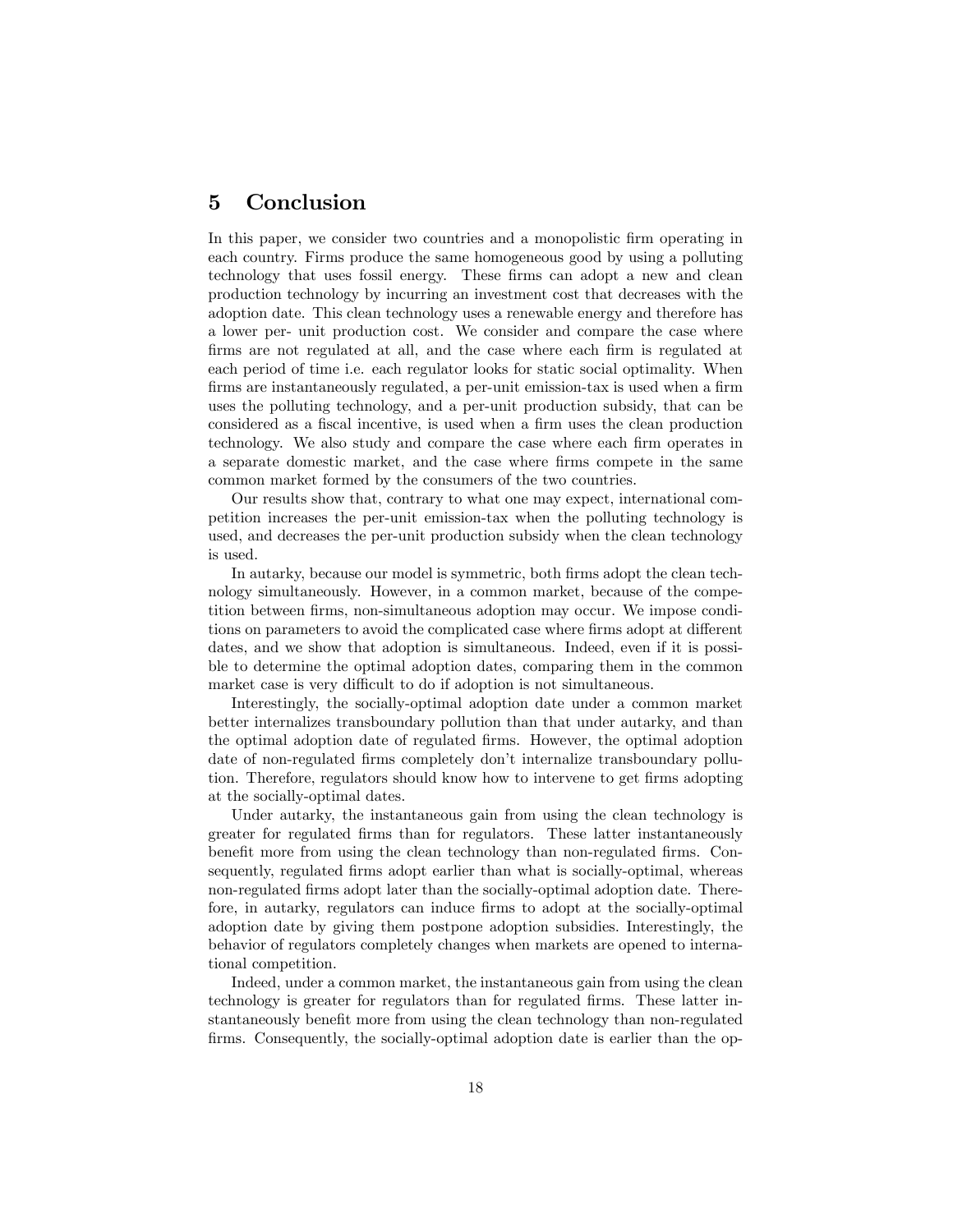timal adoption date for regulated firms. This latter is earlier than the optimal adoption date for non-regulated firms. Therefore, in a common market, regulators can induce regulated Örms to adopt at the socially-optimal adoption date by giving them speed up adoption subsidies.

Finally, international competition reduces the instantaneous benefits from using the clean technology of both non-regulated and regulated firms, with respect to autarky. Consequently, non-regulated and regulated firms delay the adoption of the clean technology when markets are opened to international trade. However, the instantaneous social welfare benefit from the adoption of the clean technology is greater under common market, implying an early socially-optimal adoption date with respect to autarky.

## 6 Appendix

#### 6.1 Autarky

#### 6.1.1 Instantaneous gains from using the clean technology

#### i) Social optimum

\*Using expressions (7) and (18):  $S_{1cd}^a - S_{1dd}^a = [a - (\hat{q}_{1cd}^a + \hat{q}_{1dd}^a) - c] (\hat{q}_{1cd}^a - \hat{q}_{1dd}^a) +$  $(d - c) \hat{q}_{1dd}^a - \alpha e \hat{q}_{1dd}^a$ <br>By using expressions of  $\hat{q}_{1dd}^a$  and  $\hat{q}_{1cd}^a$ , we get:

$$
S_{1cd}^{a} - S_{1dd}^{a} = \frac{d - c + \alpha e}{2} \left( \hat{q}_{1cd}^{a} + \hat{q}_{1dd}^{a} \right) > 0 \tag{57}
$$

\*Using expressions (13) and (19):  $S_{2cc}^a - S_{2cd}^a = [a - (\hat{q}_{2cd}^a + \hat{q}_{2cc}^a) - c] (\hat{q}_{2cc}^a - \hat{q}_{2cd}^a) +$  $(d - c)\hat{q}_{2cd}^a + \alpha e \hat{q}_{2cd}^a$ <br>By using expressions of  $\hat{q}_{2cc}^a$  and  $\hat{q}_{2cd}^a$ , we get:

$$
S_{2cc}^a - S_{2cd}^a = \frac{d - c + \alpha e}{2} \left( \hat{q}_{2cd}^a + \hat{q}_{2cc}^a \right) > 0 \tag{58}
$$

Given that  $\hat{q}^a_{icc} = \hat{q}^a_{1cd}$  and  $\hat{q}^a_{idd} = \hat{q}^a_{2cd}$ , we have:

$$
S_{1cd}^a - S_{1dd}^a = S_{2cc}^a - S_{2cd}^a \tag{59}
$$

#### ii) Non-regulated firms

\*Since  $q_{ice}^{na} = q_{1cd}^{na}$ , then:

$$
\Pi_{1cd}^{na} - \Pi_{1dd}^{na} = \Pi_{icc}^{na} - \Pi_{idd}^{na} = [a - 2(q_{icc}^{na} + q_{idd}^{na})] (q_{icc}^{na} - q_{idd}^{na}) + dq_{idd}^{na} - cq_{icc}^{na}
$$

By replacing  $q_{idd}^{na}$  and  $q_{icc}^{na}$  between the above brackets by their values, we get:

$$
\Pi_{1cd}^{na} - \Pi_{1dd}^{na} = \Pi_{icc}^{na} - \Pi_{idd}^{na} = \frac{d-c}{2} \left( q_{icc}^{na} + q_{idd}^{na} \right) > 0 \tag{60}
$$

#### iii) Regulated firms

\*Since  $q_{ice}^{na} = q_{1cd}^{na}$ , then by using expressions (10) and (16):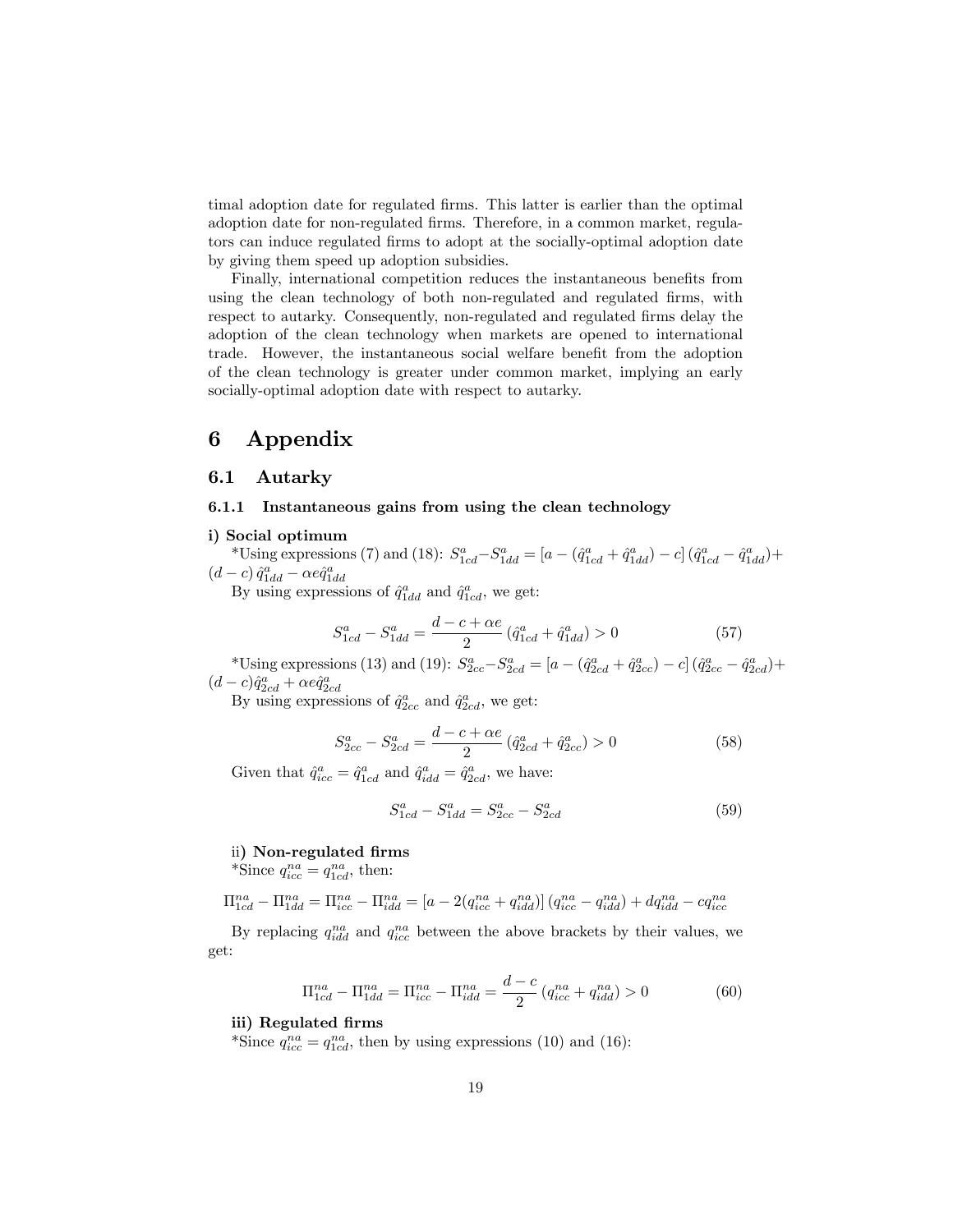$$
U_{1cd}^{a}-U_{1dd}^{a}=U_{icc}^{a}-U_{idd}^{a}=\\ \left[a-2\left(\hat{q}_{icc}^{a}+\hat{q}_{idd}^{a}\right)\right]\left(\hat{q}_{icc}^{a}-\hat{q}_{idd}^{a}\right)+\left(s_{icc}^{a}-c\right)\hat{q}_{icc}^{a}+d\hat{q}_{idd}^{a}+t_{idd}^{a}e\hat{q}_{idd}^{a}
$$

By changing the emission tax  $t_{idd}^a$  and the production subsidy  $s_{ice}^a$  by their expressions in function of  $\hat{q}^a_{idd}$  and  $\hat{q}^a_{ice}$ , we obtain:

$$
U_{1cd}^{a} - U_{1dd}^{a} = U_{icc}^{a} - U_{idd}^{a} = 2[(\hat{q}_{icc}^{a})^{2} - (\hat{q}_{idd}^{a})^{2}] = (d - c + \alpha e)(\hat{q}_{icc}^{a} + \hat{q}_{idd}^{a}) > 0
$$
(61)

#### 6.1.2 Comparison of instantaneous gains

\*Using expressions  $(61)$  and  $(57)$ , we have:

$$
U_{1cd}^{a} - U_{1dd}^{a} - (S_{1cd}^{a} - S_{1dd}^{a}) = [2(\hat{q}_{1cd}^{a} - \hat{q}_{1dd}^{a}) - \frac{d - c + \alpha e}{2}](\hat{q}_{1cc}^{a} + \hat{q}_{1dd}^{a})
$$

By using expressions of  $\hat{q}^a_{1cd}$  and  $\hat{q}^a_{1dd}$  in the above bracketed expression, we show that:

$$
U_{1cd}^{a} - U_{1dd}^{a} - (S_{1cd}^{a} - S_{1dd}^{a}) > 0
$$
\n(62)

 $*$ Using expressions (57) and (60), we obtain:

$$
\begin{array}{l} S^a_{1cd} - S^a_{1dd} - (\Pi^{na}_{1cd} - \Pi^{na}_{1dd}) = \frac{d-c+\alpha e}{2} \left( \hat{q}^a_{1cc} + \hat{q}^a_{1dd} \right) - \frac{d-c}{2} \left( q^{na}_{1cc} + q^{na}_{1dd} \right) \\ = \frac{d-c}{2} \left[ \hat{q}^a_{1cc} + \hat{q}^a_{1dd} - q^{na}_{1cc} - q^{na}_{1dd} \right] + \frac{\alpha e}{2} \left( \hat{q}^a_{1cc} + \hat{q}^a_{1dd} \right) \end{array}
$$

By replacing the expression of  $\hat{q}_{1cc}^a$ ,  $\hat{q}_{1dd}^a$ ,  $q_{1cc}^{na}$ , and  $q_{1dd}^{na}$  by their values in the above brackets, we obtain:

$$
S_{1cd}^{a} - S_{1dd}^{a} - (\Pi_{1cd}^{na} - \Pi_{1dd}^{na}) = \frac{d-c}{2} \left[ \frac{2a-c-d-2\alpha e}{4} \right] + \frac{\alpha e}{2} (\hat{q}_{1cd}^{a} + \hat{q}_{1dd}^{a})
$$

Using the first inequality of condition (9), we can prove that  $2a-c-d-2\alpha e >$ 0, then:

$$
S_{1cd}^{a} - S_{1dd}^{a} - (\Pi_{1cd}^{na} - \Pi_{1dd}^{na}) > 0
$$
\n(63)

Thus, we have the following ranking:

$$
0 < \Pi_{1cd}^{na} - \Pi_{1dd}^{na} < S_{1cd}^{a} - S_{1dd}^{a} < U_{1cd}^{a} - U_{1dd}^{a} \tag{64}
$$

The instantaneous gain from using the clean technology is higher for the first adopter regulated firm than for its regulator, which benefits more than its non-regulated firm.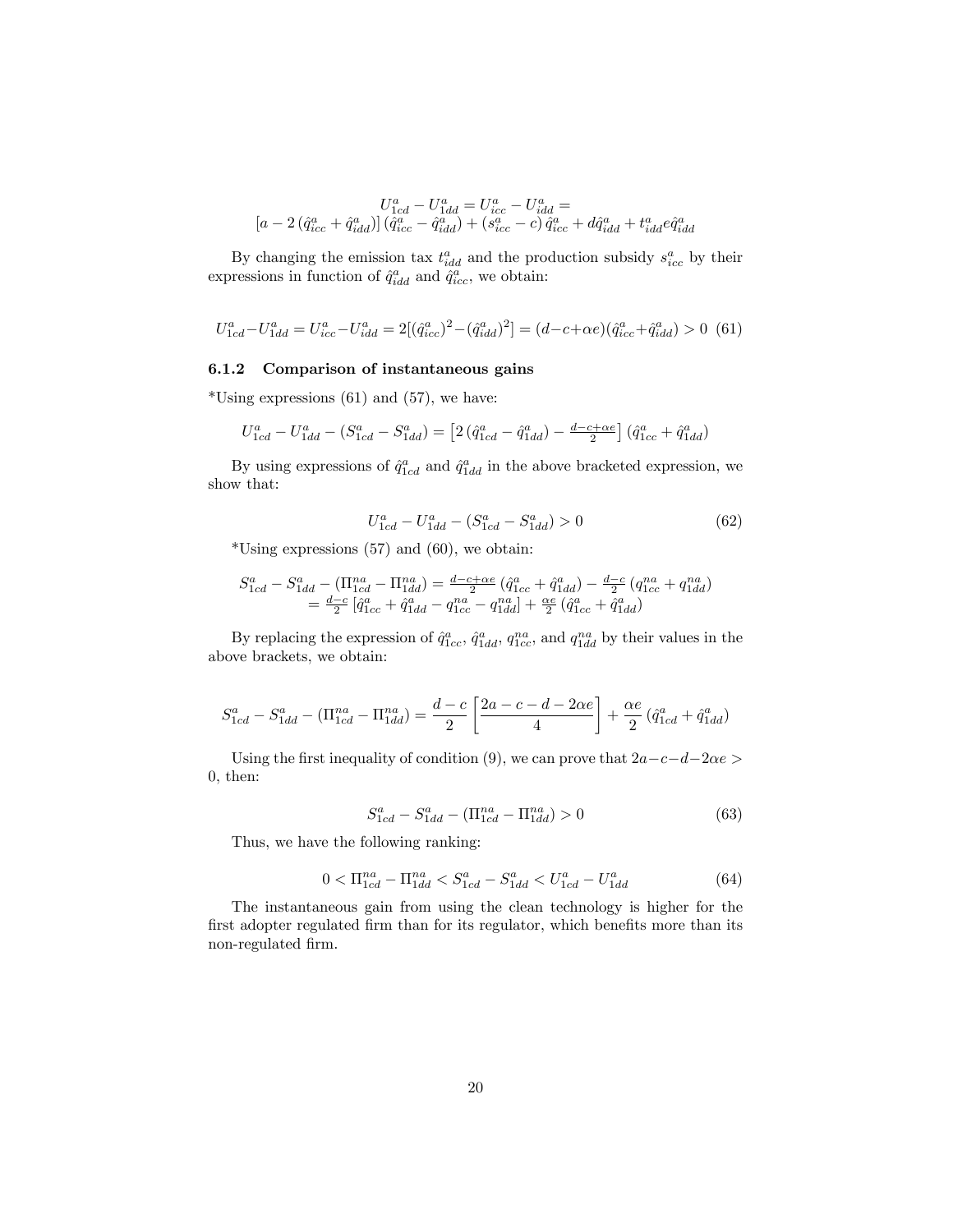#### 6.1.3 Optimal adoption dates

We suppose that  $\tau_1 \leq \tau_2$ , meaning that, in case of non-simultaneous adoption, firm 1 is the first adopter and firm 2 is the second.

#### i) Non-regulated firms:

Firm *i* maximizes its intertemporal net profit  $IU_i^{na}(\tau_i)$  given by (25) with respect to  $\tau_i$ :

$$
\frac{\partial I U_i^{na}(\tau_i)}{\partial \tau_i} = (\Pi_{idd}^{na} - \Pi_{icc}^{na}) e^{-r\tau_i} + \theta m r e^{-m r\tau_i} = 0 \tag{65}
$$

Equation (65) is equivalent to:

$$
\Pi_{idd}^{na} - \Pi_{icc}^{na} + \theta m r e^{(1-m)r\tau_i} = 0 \Longleftrightarrow \tau_i^{na} = \tau^{na} = \frac{1}{(1-m)r} \ln\left(\frac{\Pi_{icc}^{na} - \Pi_{idd}^{na}}{\theta m r}\right)
$$

Because of  $m > 1$ , condition (26) and inequality (64),  $\tau^{na} > 0$ . We have:  $\frac{\partial^2 IV_i^{na}(\tau_i^{na})}{\partial \tau_i^2} = r \left( \prod_{icc}^{na} - \prod_{idd}^{na} \right) e^{-r\tau_i^{na}} - \theta (mr)^2 e^{-mr\tau_i^{na}}$ . Using the first order condition given by  $(65)$ , we get:

$$
\frac{\partial^2 IV_i^{na}(\tau_i^{na})}{\partial \tau_i^2} = (1-m)m\theta r^2 e^{-mr\tau_i^{na}} < 0
$$

Thus, the second-order condition of optimality is verified.

#### ii) Regulated firms:

Firm *i* maximizes its intertemporal net profit  $IU_i^a(\tau_i)$  given by (24) with respect to  $\tau_i$ :

$$
\frac{\partial I U_i^a(\tau_i)}{\partial \tau_i} = (U_{idd}^a - U_{icc}^a) e^{-r\tau_i} + \theta m r e^{-m r\tau_i} = 0 \tag{66}
$$

Equation (66) is equivalent to:

$$
U_{idd}^a - U_{icc}^a + \theta m r e^{(1-m)r\tau_i} = 0 \Longleftrightarrow \tau_i^{*a} = \tau^{*a} = \frac{1}{(1-m)r} \ln\left(\frac{U_{icc}^a - U_{idd}^a}{\theta m r}\right)
$$

Because of  $m > 1$  and condition (26),  $\tau^{*a} > 0$ . We have:  $\frac{\partial^2 IV_i^a(\tau_i)}{\partial \tau_i^2} = r \left( U_{icc}^a - U_{idd}^a \right) e^{-r\tau_i} - \theta (mr)^2 e^{-mr\tau_i}$ . Using the first-order condition given by  $(66)$ , we get:

$$
\frac{\partial^2 IV_i^a(\tau_i^{*a})}{\partial \tau_i^2} = (1-m)m\theta r^2 e^{-m r \tau_i^{*a}} < 0
$$

The second-order condition of optimality is verified.

#### iii) Social optimum

Each regulator maximizes his intertemporal social welfare function  $IS_1^a(\tau_1, \tau_2)$ and  $IS_2^a(\tau_1, \tau_2)$ , given by (22) and (23), with respect to  $\tau_1$  and  $\tau_2$ , respectively: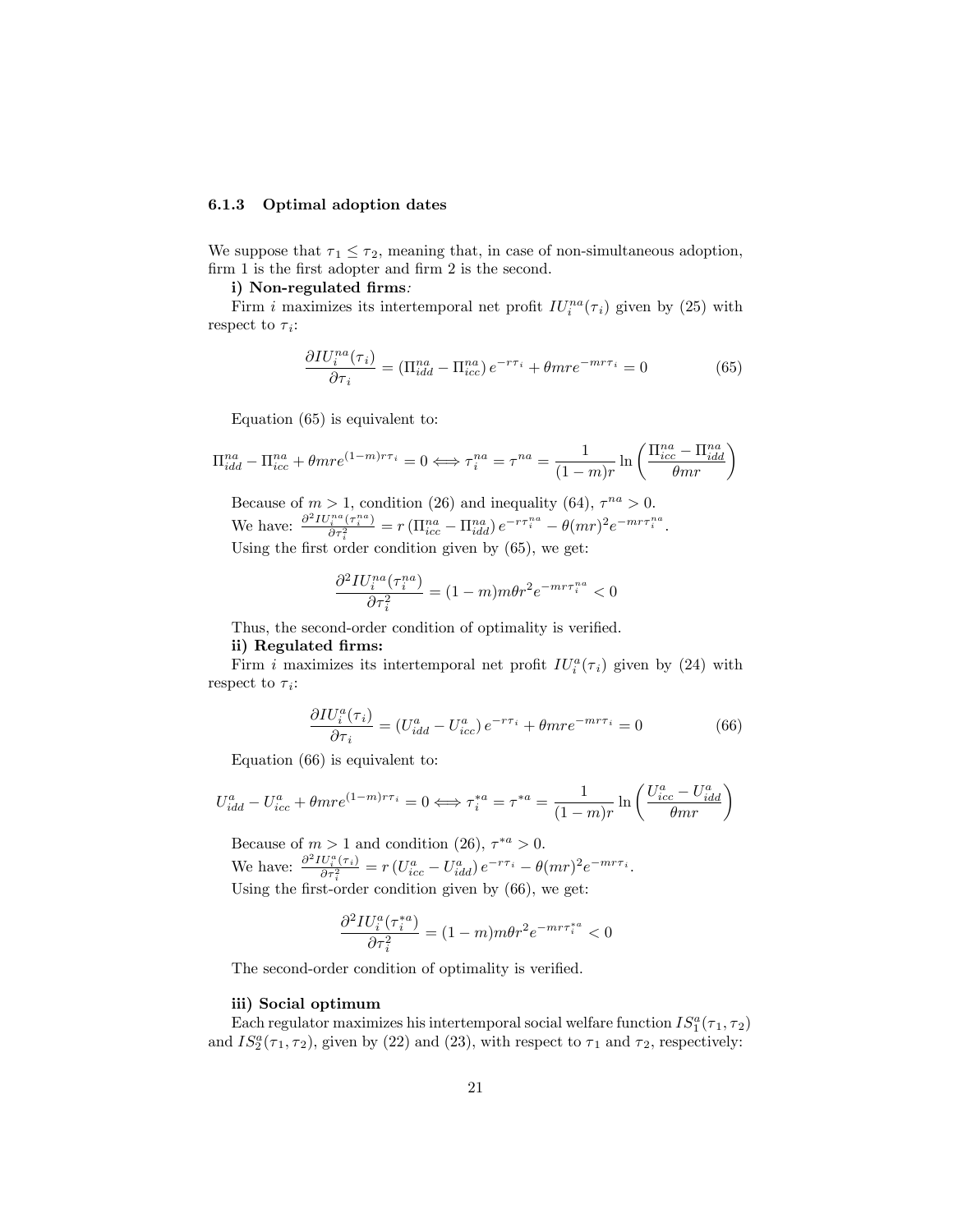$$
\frac{\partial IS_1^a(\tau_1, \tau_2)}{\partial \tau_1} = (S_{1dd}^a(\hat{q}_{1dd}^a) - S_{1cd}^a(\hat{q}_{1cd}^a))e^{-r\tau_1} + \theta m r e^{-m r \tau_1} = 0 \tag{67}
$$

$$
\frac{\partial IS_{2}^{a}(\tau_{1},\tau_{2})}{\partial \tau_{2}} = (S_{2cd}^{a}(\hat{q}_{2cd}^{a}) - S_{2cc}^{a}(\hat{q}_{2cc}^{a})) e^{-r\tau_{2}} + \theta m r e^{-m r \tau_{2}} = 0 \tag{68}
$$

Equations (67) and (68) are respectively equivalent to:

$$
S_{1dd}^{a}(\hat{q}_{1dd}^{a}) - S_{1cd}^{a}(\hat{q}_{1cd}^{a}) + \theta m r e^{(1-m)r\tau_{1}} = 0 \Longleftrightarrow \hat{\tau}_{1}^{a} = \frac{1}{(1-m)r} \ln \left( \frac{S_{1cd}^{a}(\hat{q}_{1cd}^{a}) - S_{1dd}^{a}(\hat{q}_{1dd}^{a})}{\theta m r} \right)
$$
  

$$
S_{2cd}^{a}(\hat{q}_{2cd}^{a}) - S_{2cc}^{a}(\hat{q}_{2cc}^{a}) + \theta m r e^{(1-m)r\tau_{2}} = 0 \Longleftrightarrow \hat{\tau}_{2}^{a} = \frac{1}{(1-m)r} \ln \left( \frac{S_{2cc}^{a}(\hat{q}_{2cc}^{a}) - S_{2cd}^{a}(\hat{q}_{2cd}^{a})}{\theta m r} \right)
$$

Because of  $m > 1$ , condition (26), inequalities (64), equalities (59) and (61), we get  $\hat{\tau}_1^a > 0$  and  $\hat{\tau}_2^a > 0$ .

We have:

$$
\begin{cases} \frac{\partial^2 IS_1^a(\tau_1, \tau_2)}{\partial \tau_1^2} = r \left( S_{1cd}^a(\hat{q}_{1cd}^a) - S_{1dd}^a(\hat{q}_{1dd}^a) \right) e^{-r\tau_1} - \theta (mr)^2 e^{-mr\tau_1} \\ \frac{\partial^2 IS_2^a(\tau_1, \tau_2)}{\partial \tau_2^2} = r \left( S_{2cc}^a(\hat{q}_{2cc}^a) - S_{2cd}^a(\hat{q}_{2cd}^a) \right) e^{-r\tau_1} - \theta (mr)^2 e^{-mr\tau_2} \end{cases}
$$

Using first-order conditions given by  $(67)$  and  $(68)$ , we get:

$$
\frac{\partial^2 IS_1^a(\hat{\tau}_1^a, \tau_2)}{\partial \tau_1^2} = (1-m)m\theta r^2 e^{-mr\hat{\tau}_1^a} < 0 \; ; \; \frac{\partial^2 IS_2^a(\tau_1, \hat{\tau}_2^a)}{\partial \tau_2^2} = (1-m)m\theta r^2 e^{-mr\hat{\tau}_2^a} < 0
$$

Thus, the second-order condition of optimality is verified for each regulator. Because of equality (59), we have:  $\hat{\tau}_1^a = \hat{\tau}_2^a = \hat{\tau}^a$ .

#### 6.1.4 Comparison of adoption dates

Inequality (64), the fact that  $\Pi_{1cd}^{na} - \Pi_{1dd}^{na} = \Pi_{icc}^{na} - \Pi_{idd}^{na}$ ,  $U_{1cd}^{a} - U_{1dd}^{a} = U_{icc}^{a} - U_{idd}^{a}$ <br>and  $m > 1$ , enable us to make the following ranking:

$$
0<\tau^{*a}<\hat{\tau}^a<\tau^{na}
$$

Under autarky, regulated firms adopt earlier than what is socially-desired, while non-regulated firms adopt later.

#### 6.2 Common market

#### 6.2.1 Instantaneous gains from using the clean technology

## i) Social optimum

\*Using expressions  $(36)$  and  $(40)$ :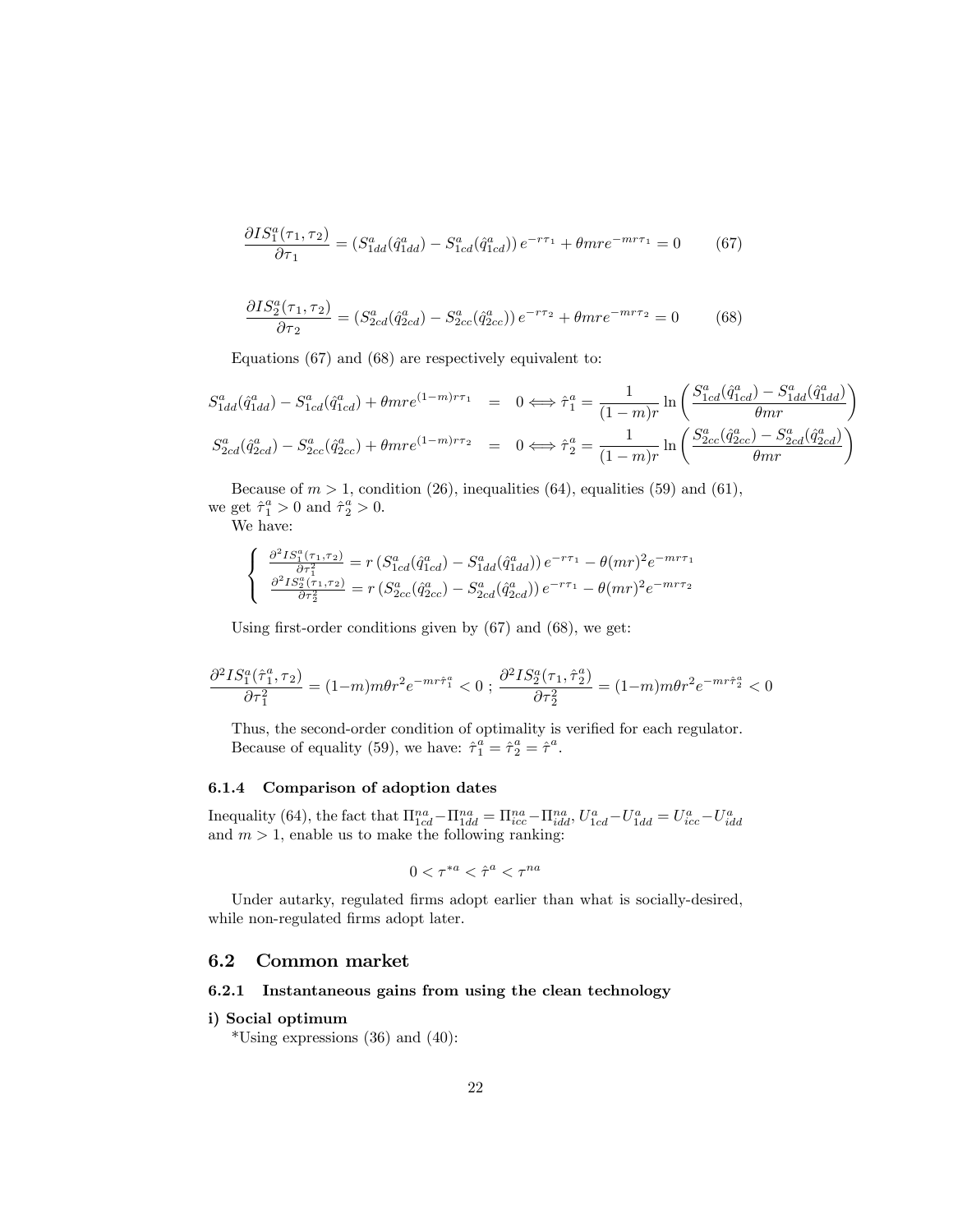$$
S_{icc}^{cm} - S_{idd}^{cm} = [a - (\hat{q}_{icc}^{cm} + \hat{q}_{idd}^{cm}) - c] (\hat{q}_{icc}^{cm} - \hat{q}_{idd}^{cm}) + (d - c)\hat{q}_{idd}^{cm} + (\alpha + \beta)e\hat{q}_{idd}^{cm}
$$

By using expressions of  $\hat{q}^{cm}_{idd}$  and  $\hat{q}^{cm}_{icc}$ , the above bracketed expression is equal to  $\frac{d-c+\alpha e}{2}$ . Therefore, we have:

$$
S_{icc}^{cm} - S_{idd}^{cm} = \frac{d - c + \alpha e}{2} \left( \hat{q}_{icc}^{cm} + \hat{q}_{idd}^{cm} \right) + \beta e \hat{q}_{idd}^{cm} > 0 \tag{69}
$$

#### ii) Non-regulated firms

 ${}^{*}\Pi_{icc}^{cm} - \Pi_{idd}^{cm} = [a - 2(q_{icc}^{ncm} + q_{idd}^{ncm})] (q_{icc}^{ncm} - q_{idd}^{ncm}) + dq_{idd}^{ncm} - cq_{icc}^{ncm})$ <br>By replacing  $q_{idd}^{ncm}$  and  $q_{icc}^{ncm}$  between the above brackets by their values, we get:

$$
\Pi_{icc}^{ncm} - \Pi_{idd}^{ncm} = \frac{d-c}{3} \left( q_{icc}^{ncm} + q_{idd}^{ncm} \right) > 0 \tag{70}
$$

#### iii) Regulated firms

 $*$ Using expressions (38) and (42):

$$
U_{icc}^{cm} - U_{idd}^{cm} = [a - 2(\hat{q}_{icc}^{cm} + \hat{q}_{idd}^{cm})] (\hat{q}_{icc}^{cm} - \hat{q}_{idd}^{cm}) + (s_{icc}^{cm} - c)\,\hat{q}_{icc}^{cm} + d\hat{q}_{idd}^{cm} + t_{idd}^{cm}e\hat{q}_{idd}^{cm})
$$

By changing the emission tax  $t_{idd}^{cm}$  and the production subsidy  $s_{ice}^{cm}$  by their expressions in function of  $\hat{q}^{cm}_{idd}$  and  $\hat{q}^{cm}_{icc}$ , we obtain:

$$
U_{icc}^{cm} - U_{idd}^{cm} = \frac{d - c + \alpha e}{2} \left( \hat{q}_{icc}^{cm} + \hat{q}_{idd}^{cm} \right) > 0 \tag{71}
$$

#### 6.2.2 Comparison of instantaneous gains

Using expressions 
$$
(69)
$$
,  $(70)$  and  $(71)$ , we obtain:

$$
\begin{array}{l} *{S_{ice}}^c - {S_{ide}^{cm}} - \left( {{U_{ice}^{cm}} - {U_{idd}^{cm}}} \right) = \beta {e\hat q_{idd}^{cm}} > 0\\ *{U_{ice}^{cm}} - {U_{idd}^{cm}} - \left( {\Pi _{ice}^{ncm}} - {\Pi _{idd}^{ncm}} \right) = \frac{{d - c}}{{2}}\left( {\hat q_{ice}^{cm}} + \hat q_{idd}^{cm} \right) - \frac{{d - c}}{{3}}\left( {q_{ice}^{ncm}} + {q_{idd}^{ncm}} \right) + \\ \end{array}
$$

$$
\frac{\alpha e}{2}\left(\hat{q}_{icc}^{cm}+\hat{q}_{idd}^{cm}\right)
$$
 Using expressions of  $\hat{q}_{icc}^{cm}$ ,  $\hat{q}_{idd}^{cm}$ ,  $q_{icc}^{ncm}$ , and  $q_{idd}^{ncm}$ , we get:

$$
U_{icc}^{cm} - U_{idd}^{cm} - (\Pi_{icc}^{ncm} - \Pi_{idd}^{ncm}) = \frac{d-c}{36} (10a - 5d - 5c - 9\alpha e) + \frac{\alpha e}{2} \left( \hat{q}_{icc}^{cm} + \hat{q}_{idd}^{cm} \right)
$$

Because of the first inequality of condition (9), we have  $10a-5d-5c-9\alpha e > 0$ 0, and:

$$
U_{icc}^{cm} - U_{idd}^{cm} - (\Pi_{icc}^{ncm} - \Pi_{idd}^{ncm}) > 0
$$

Thus, we have the following ranking:

$$
0 < \Pi_{icc}^{ncm} - \Pi_{idd}^{ncm} < U_{icc}^{cm} - U_{idd}^{cm} < S_{icc}^{cm} - S_{idd}^{cm} \tag{72}
$$

Under common market, the instantaneous gain from using the clean technology is more important for regulators than regulated firms, which benefit more than non-regulated firms.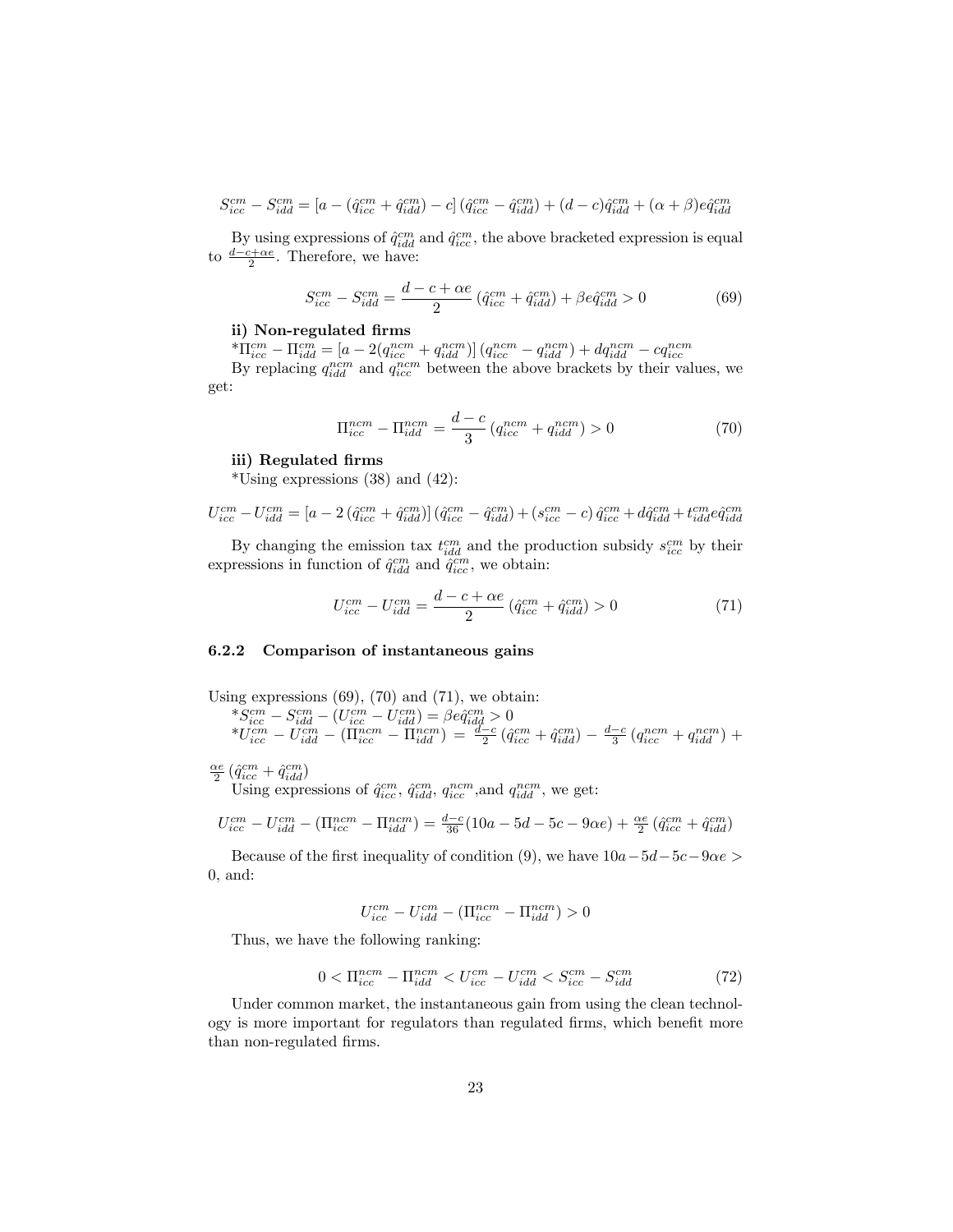#### 6.2.3 Optimal adoption dates

#### i) Non-regulated firms

Each non-regulated firm  $i$  maximizes its intertemporal net profit given by (51) with respect to  $\tau$ :

$$
\frac{\partial IV_i^{ncm}(\tau)}{\partial \tau} = (\Pi_{idd}^{ncm} - \Pi_{icc}^{ncm})e^{-r\tau} + \theta m r e^{-m r\tau} = 0 \tag{73}
$$

Equation (73) is equivalent to:

$$
\Pi_{idd}^{ncm} - \Pi_{icc}^{ncm} + \theta m r e^{(1-m)r\tau} = 0 \Longleftrightarrow \tau^{ncm} = \frac{1}{(1-m)r} \ln \left( \frac{\Pi_{icc}^{ncm} - \Pi_{idd}^{ncm}}{\theta m r} \right)
$$

Because of  $m > 1$ , inequalities (79), (64) and (26),  $\tau^{ncm} > 0$ . We have:  $\frac{\partial^2 IV_i^{ncm}(\tau)}{\partial \tau^2} = r(\Pi_{icc}^{ncm} - \Pi_{idd}^{ncm})e^{-r\tau} - \theta(mr)^2e^{-mr\tau}$ . Using the first-order condition given by  $(73)$ , we get:

$$
\frac{\partial^2 IV_i^{ncm}(\tau^{ncm})}{\partial \tau^2} = (1-m)m\theta r^2 e^{-mr\tau^{ncm}} < 0
$$

Therefore, the second-order condition of optimality is verified.

#### ii) Regulated firms

Each regulated firm i maximizes its intertemporal net profit  $IU_i^{cm}(\tau)$  given by (50) with respect to  $\tau$ :

$$
\frac{\partial IV_i^{cm}(\tau)}{\partial \tau} = (U_{idd}^{cm} - U_{icc}^{cm})e^{-r\tau} + \theta m r e^{-m r\tau} = 0 \tag{74}
$$

Equation (74) is equivalent to:

$$
U_{idd}^{cm} - U_{icc}^{cm} + \theta m r e^{(1-m)r\tau} = 0 \Longleftrightarrow \tau^{*cm} = \frac{1}{(1-m)r} \ln \left( \frac{U_{icc}^{cm} - U_{idd}^{cm}}{\theta m r} \right)
$$

Because of  $m > 1$ , inequalities (78) and (26),  $\tau^{*cm} > 0$ . We have:  $\frac{\partial^2 IV_i^{cm}(\tau)}{\partial \tau^2} = r(U_{icc}^{cm} - U_{idd}^{cm})e^{-r\tau} - \theta(mr)^2 e^{-mr\tau}$ . Using the first-order condition given by  $(74)$ , we get:

$$
\frac{\partial^2 IV_i^{cm}(\tau^{*cm})}{\partial \tau^2} = (1-m)m\theta r^2 e^{-mr\tau^{*cm}} < 0
$$

Thus, the second-order condition of optimality is verified. iii) Social optimum

Each regulator *i* maximizes his intertemporal social welfare  $IS_i^{cm}(\tau)$  given by (49) with respect to  $\tau$ :

$$
\frac{\partial IS_i^{cm}(\tau)}{\partial \tau} = (S_{idd}^{cm} - S_{ice}^{cm})e^{-r\tau} + \theta m r e^{-m r\tau} = 0 \tag{75}
$$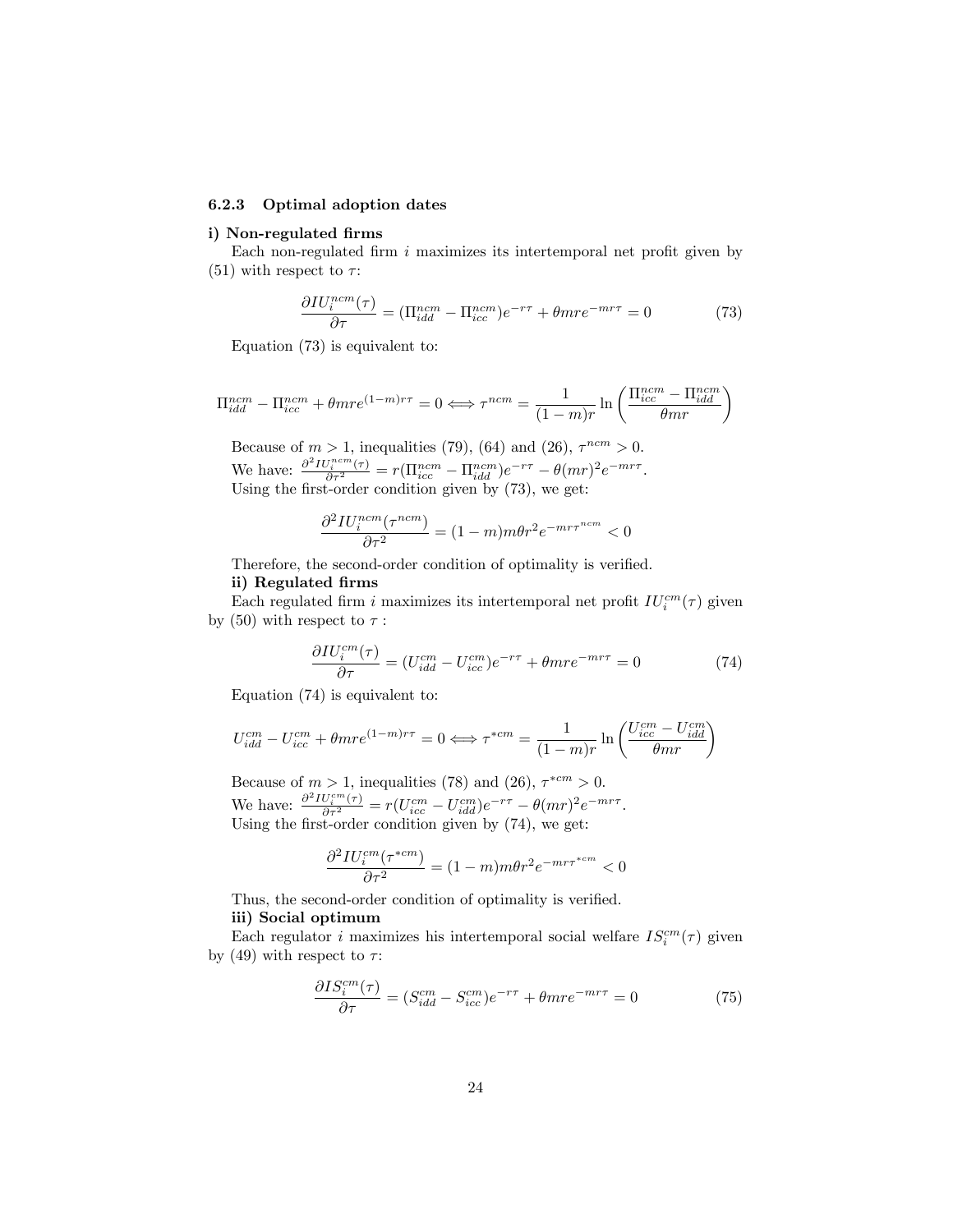Equation (75) is equivalent to:

$$
S_{idd}^{cm} - S_{icc}^{cm} + \theta m r e^{(1-m)r\tau} = 0 \Longleftrightarrow \hat{\tau}^{cm} = \frac{1}{(1-m)r} \ln \left( \frac{S_{icc}^{cm} - S_{idd}^{cm}}{\theta m r} \right)
$$

Using expressions (69) and (61), we show that:

$$
S_{icc}^{cm}-S_{idd}^{cm}-(U_{icc}^a-U_{idd}^a)=\tfrac{d-c+\alpha e}{2}\left(\hat{q}_{icc}^{cm}+\hat{q}_{idd}^{cm}\right)+\beta e \hat{q}_{idd}^{cm}-(d-c+\alpha e)\left(\hat{q}_{icc}^a+\hat{q}_{idd}^a\right)
$$

Since  $\hat{q}^{cm}_{icc} = \hat{q}^a_{icc}$  and  $\hat{q}^{cm}_{idd} = \hat{q}^a_{idd}$ , then:

$$
S_{icc}^{cm} - S_{idd}^{cm} - (U_{icc}^a - U_{idd}^a) = \frac{-(d - c + \alpha e)}{2} (\hat{q}_{icc}^{cm} + \hat{q}_{idd}^{cm}) + \beta e \hat{q}_{idd}^{cm}
$$

Suppose that  $\beta = \alpha$ , and using the second inequality of (1), then:

$$
S_{icc}^{cm} - S_{idd}^{cm} - (U_{icc}^a - U_{idd}^a) = \frac{-(d-c+\alpha e)}{2} \hat{q}_{icc}^{cm} + \frac{\alpha e + c - d}{2} \hat{q}_{idd}^{cm} < 0
$$

Therefore:

$$
S_{icc}^{cm} - S_{idd}^{cm} < U_{icc}^a - U_{idd}^a \tag{76}
$$

Because of  $m > 1$ , inequalities (76) and (26),  $\hat{\tau}^{cm} > 0$ . We have:  $\frac{\partial^2 IS_i^{cm}(\tau)}{\partial \tau^2} = r(S_{icc}^{cm} - S_{idd}^{cm})e^{-r\tau} - \theta(mr)^2e^{-mr\tau}$ .

Using the first-order condition given by (75), we get  $\frac{\partial^2 IS_i^{em}(\hat{\tau}^{cm})}{\partial \tau^2} = (1$  $m)m\theta r^2e^{-mr\hat{\tau}^{cm}} < 0.$ 

Thus, the second-order condition of optimality is verified.

#### 6.3 Autarky versus common market

\*From expressions  $(57)$  and  $(69)$ , we show that:

$$
S_{1cd}^a - S_{1dd}^a < S_{icc}^{cm} - S_{idd}^{cm} \tag{77}
$$

This implies that  $\hat{\tau}^{cm} < \hat{\tau}^a$ .

\*From expressions  $(61)$  and  $(71)$ , we show that:

$$
U_{icc}^{cm} - U_{idd}^{cm} < U_{icc}^{a} - U_{idd}^{a} \tag{78}
$$

Since  $m > 1$ , then  $\tau^{*cm} > \tau^{*a}$ .

\*Using expressions of  $q_{idd}^{na}, q_{ice}^{na}, q_{idd}^{ncm}$  and  $q_{ice}^{ncm}$  in (60) and (70), we obtain:

$$
\Pi_{icc}^{ncm} - \Pi_{idd}^{ncm} < \Pi_{icc}^{na} - \Pi_{idd}^{na} \tag{79}
$$

Since  $m > 1$ , then  $\tau^{ncm} > \tau^{na}$ .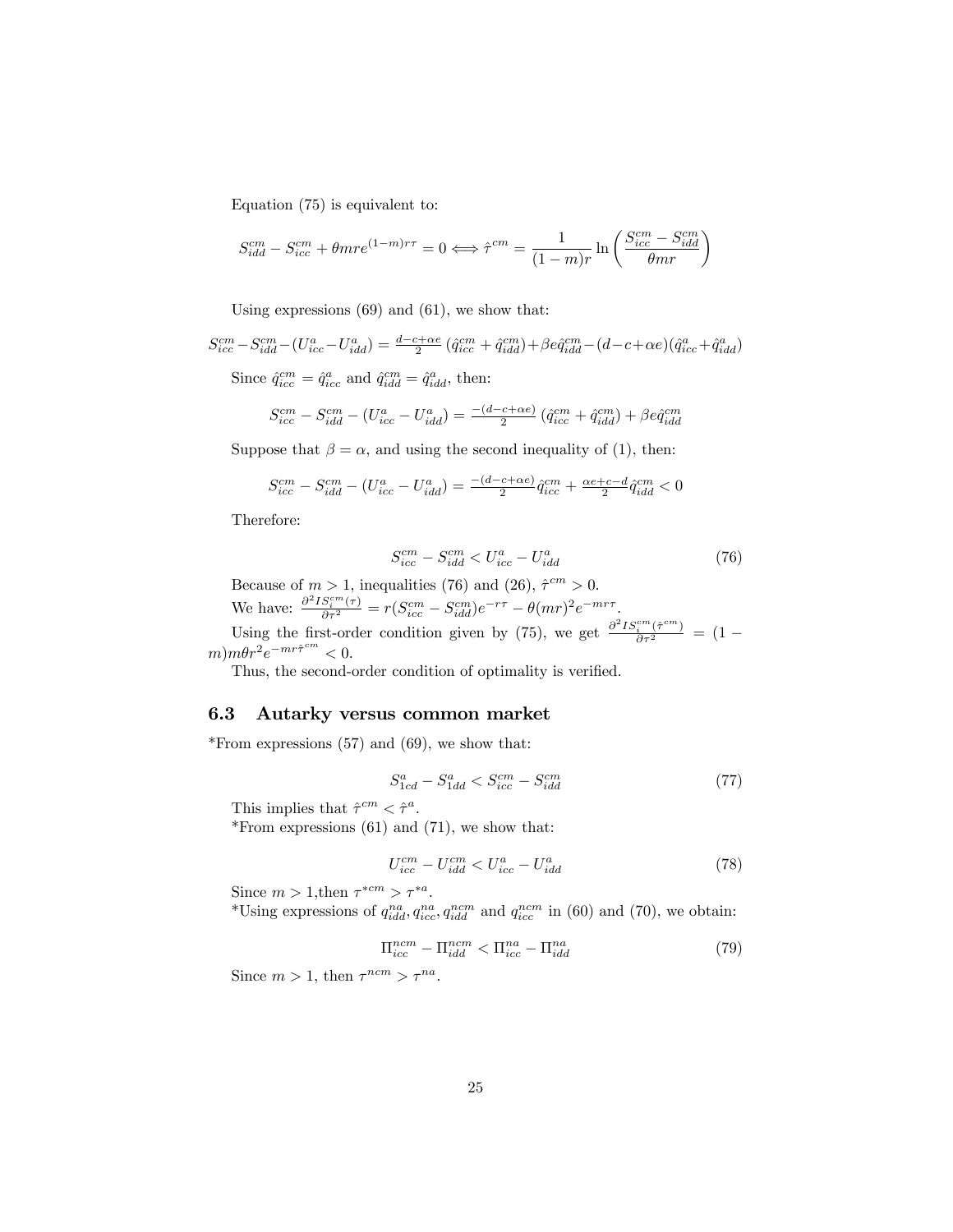## References

- [1] Ben Youssef, S. (2009) "Transboundary pollution, R&D spillovers and international tradeî, The Annals of Regional Science, 43, 235-250.
- $[2]$  Ben Youssef, S.  $(2010)$  "Adoption of a clean technology using a renewable energy", MPRA Paper No. 25576.
- [3] Ben Youssef, S. (2011) "Transboundary pollution and absorptive capacity", Environmental Modeling and Assessment, 16, 205-211.
- [4] Caspary, G.  $(2009)$  "Gauging the future competitiveness of renewable energy in Colombiaî, Energy Economics, 31, 443-449.
- [5] Chander, P. and H. Tulkens (1992) "Theoretical foundations of negotiations and cost sharing in transfrontier pollution problemsî, European Economic Review, 36, 388-398.
- [6] Copeland, B.R. and M.S Taylor (1995) "Trade and transboundary pollution", American Economic Review, 85, 716-737.
- [7] Cremer, H. and F. Gahvari (2004) îEnvironmental taxation, tax competition, and harmonization", Journal of Urban Economics, 55, 21-45.
- [8] Dosi, C. and M. Moretto (1997) "Pollution accumulation and firm incentives to promote irreversible technological change under uncertain private benefits", Environmental & Resource Economics, 10, 285-300.
- [9] Dosi, C. and M. Moretto  $(2010)$  "Environmental innovation, war of attrition and investment grants", International Game Theory Review, 12, 37-59.
- $[10]$  Dutta, P.K., S. Lach and A. Rustichini  $(1995)$  "Better late than early: vertical differentiation in the adoption of a new technology", Journal of Economics and Management Strategy, 4, 563-589.
- [11] Fischer, C., C. Withagen and M. Toman (2004) "Optimal investment in clean production capacityî, Environmental and Resource Economics, 28, 325-345.
- [12] Fudenberg, D. and J. Tirole (1985) "Preemption and rent equalization in the adoption of new technologyî, Review of Economic Studies, 52, 383-401.
- [13] Fujiwara, K. (2011) "Losses from competition in a dynamic game model of a renewable resource oligopoly", Resource and Energy Economics,  $33, 1-11$
- [14] Hoel, M. (1997) "Coordination of environmental policy for transboundary environmental problems ?", Journal of Public Economics, 66, 199-224.
- [15] Hoppe, H.C. (2000) "Second-mover advantages in the strategic adoption of new technology under uncertaintyî, International Journal of Industrial Organization, 18, 315-338.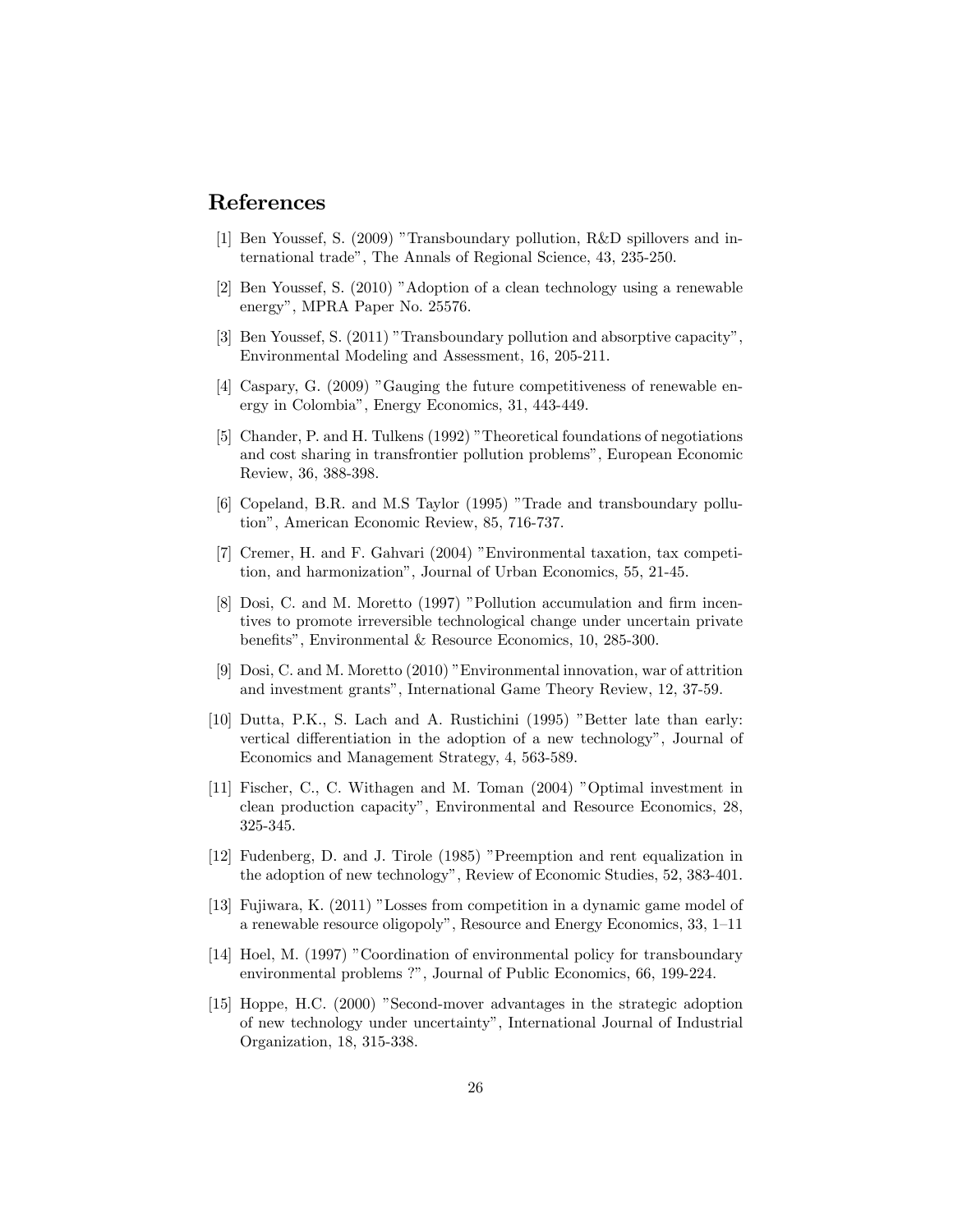- [16] Li, H., H. C. Jenkins-Smith, C. L. Silva, R. P. Berrens and K. G. Herron (2009) "Public support for reducing US reliance on fossil fuels: investigating household willingness-to-pay for energy research and development", Ecological Economics, 68, 731-742.
- [17] Mansouri, F. and S. Ben Youssef (2000) "Regulation and coordination of international environmental externalities with incomplete information and costly public fundsî, Journal of Public Economic Theory, 2, 365-388.
- [18] Milliou, C. and E. Petrakis (2011) "Timing of technology adoption and product market competitionî, International Journal of Industrial Organization, 29, 513-523.
- [19] Nasiri, F. and G. Zaccour (2009) "An exploratory game-theoretic analysis of biomass electricity generation supply chainî, Energy Policy, 37, 4514- 4522
- [20] Péchoux, I. and J. Pouyet (2003) "Regulated firms with transboundary pollution: does international competition improve efficiency ?", Journal of Public Economic Theory, 5, 499-525.
- [21] Pillai, I. and R. Banerjee (2009) "Renewable energy in India: status and potentialî, Energy, 34, 970-980
- [22] Reichenbach, J. and T. Requate (2012) "Subsidies for renewable energies in the presence of learning effects and market power", Resource and Energy Economics, 34, 236-254.
- [23] Reinganum, J.F.  $(1981)$  "On the diffusion of new technology : a game theoretic approach", Review of Economic Studies, 48, 395-405.
- [24] Riordan, M.H. (1992) "Regulation and preemptive technology adoption", RAND Journal of Economics, 23, 334-349.
- [25] Soest D. P. V. (2005) "The impact of environmental policy instruments on the timing of adoption of energy-saving technologiesî, Resource and Energy Economics, 27, 235-247
- [26] Varun, R., Prakash and I.K. Bhat  $(2009)$  "Energy, economics and environmental impacts of renewable energy systems", Renewable and Sustainable Energy Reviews, 13, 2716-2721.
- [27] Whitehead, J.C. and T.L. Cherry (2007) "Willingness to pay for a green energy program: a comparison of ex-ante and ex-post hypothetical bias mitigation approaches", Resource and Energy Economics, 29, 247-261.
- [28] Wirl, F. and C. Withagen (2000) "Complexities due to sluggish expansion of backstop technologiesî, Journal of Economics, 72, 153-174.